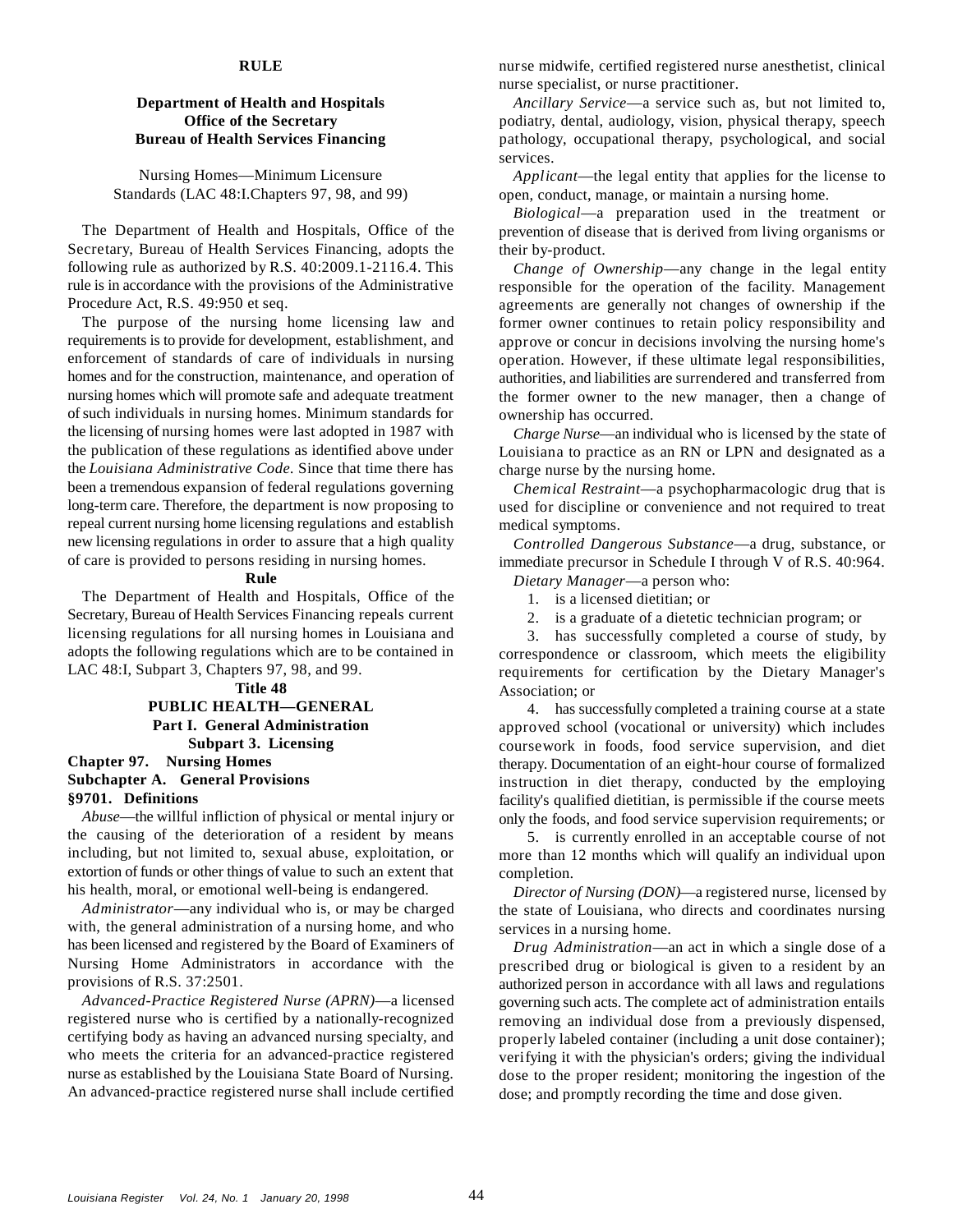*Drug Dispensing*— an act which entails the interpretation of an order for a drug or biological and, pursuant to the order, the proper selection, measuring, labeling, packaging, and issuance of the drug or biological for a resident or for a service unit of the facility by a licensed pharmacist, physician, or dentist.

*Fees*— remittance required by rules published by the department in *Louisiana Register*, June 20, 1989 (Volume 15, Number 6).

*Licensed Bed*— a bed set up, or capable of being set up, within 24 hours in a nursing home for the use of one resident.

*Licensed Dietitian*— a dietitian who is licensed to practice by the Louisiana Board of Examiners in Dietetics and Nutrition.

*Licensed Practical Nurse (LPN)*— an individual currently licensed by the Louisiana State Board of Practical Nurse Examiners to practice practical nursing in Louisiana.

*Major Alteration*— any repair or replacement of building materials and equipment which does not meet the definition of minor alteration.

*Medical Director*— a physician licensed in Louisiana who directs and coordinates medical care in a nursing home.

*Minor Alteration*— repair or replacement of building materials and equipment with materials and equipment of a similar type that does not diminish the level of construction below that which existed prior to the alteration. This does not include any alteration to the function or original design of the construction.

*Neglect*— the failure to provide the proper or necessary medical care, nutrition, or other care necessary for a resident's well-being.

*Nurses' Call System*— a system that audibly registers calls electronically from its place of origin (which means the resident's bed, toilet, or bathing facility) to the place of receivership (which means the nurses' station).

*Nursing Home*— any private home, institution, building, residence, or other place, serving two or more persons who are not related by blood or marriage to the operator, whether operated for profit or not, and including those places operated by a political subdivision of the state of Louisiana which undertakes, through its ownership or management, to provide maintenance, personal care, or nursing for persons who, by reason of illness or physical infirmity or age, are unable to properly care for themselves. The term does not include the following:

1. a home, institution, or other place operated by the federal government or agency thereof, or by the state of Louisiana;

2. a hospital, sanitarium, or other institution whose principal activity or business is the care and treatment of persons suffering from tuberculosis or from mental diseases;

3. a hospital, sanitarium, or other medical institution whose principal activity or business is the diagnosis, care, and treatment of human illness through the maintenance and operation of organized facilities therefore;

4. any municipal, parish, or private child welfare agency, maternity hospital, or lying-in home required by law to be licensed by some department or agency;

5. any sanitarium or institution conducted by and for Christian Scientists who rely on the practice of Christian Science for treatment and healing;

6. any nonprofit congregate housing program which promotes independent living by providing assistance with daily living activities such as cooking, eating, dressing, getting out of bed, and the like to persons living in a shared group environment who do not require the medical supervision and nursing assistance provided by nursing homes. No congregate housing program, except those licensed or operated by the state of Louisiana, shall:

a. use the term "nursing home" or any other term implying that it is a licensed health care facility; or

b. administer medications or otherwise provide any other nursing or medical service.

*Physical Restraint*— any physical or mechanical device, material, or equipment attached or adjacent to the resident's body that the individual cannot remove easily which restricts freedom of movement or normal access to one's body.

*Physician*— an individual currently licensed by the Louisiana State Board of Medical Examiners to practice medicine and/or surgery in Louisiana.

*Physician Assistant*— a person who is a graduate of a program accredited by the Council on Medical Education of the American Medical Association or its successors, or who has successfully passed the national certificate examination administered by the National Commission on the Certification of Physicians' Assistants, or its predecessors, and who is approved and licensed by the Louisiana State Board of Medical Examiners to perform protocol services under the supervision of a physician or group of physicians approved by the board to supervise such assistant.

*Registered Nurse (RN)*— an individual currently licensed by the Louisiana State Board of Nursing to practice professional nursing in Louisiana.

*Registered Pharmacist*— an individual currently licensed by the Louisiana State Board of Pharmacy to practice pharmacy in Louisiana.

*Resident*— an individual admitted to the nursing home by and upon the recommendation of a physician, and who is to receive the medical and nursing care ordered by the physician.

*Resident Activities Director*— an individual responsible for directing or providing the activity services of a nursing home.

*Restorative Nursing Care*— activities designed to resolve, diminish, or prevent the needs that are inferred from the resident's problem; including the planning, implementation and evaluation of said activities in accordance with the Louisiana State Board of Nursing Legal Standards of Nursing Practice.

*Social Service Designee*— an individual responsible for arranging or directly providing medically-related social services.

*Sponsor*— an adult relative, friend, or guardian of a resident who has an interest or responsibility in the resident's welfare.

AUTHORITY NOTE: Promulgated in accordance with R.S. 40:2009.1-2116.4.

HISTORICAL NOTE: Promulgated by the Department of Health and Hospitals, Office of the Secretary, Bureau of Health Services Financing, LR 24:44 (January 1998).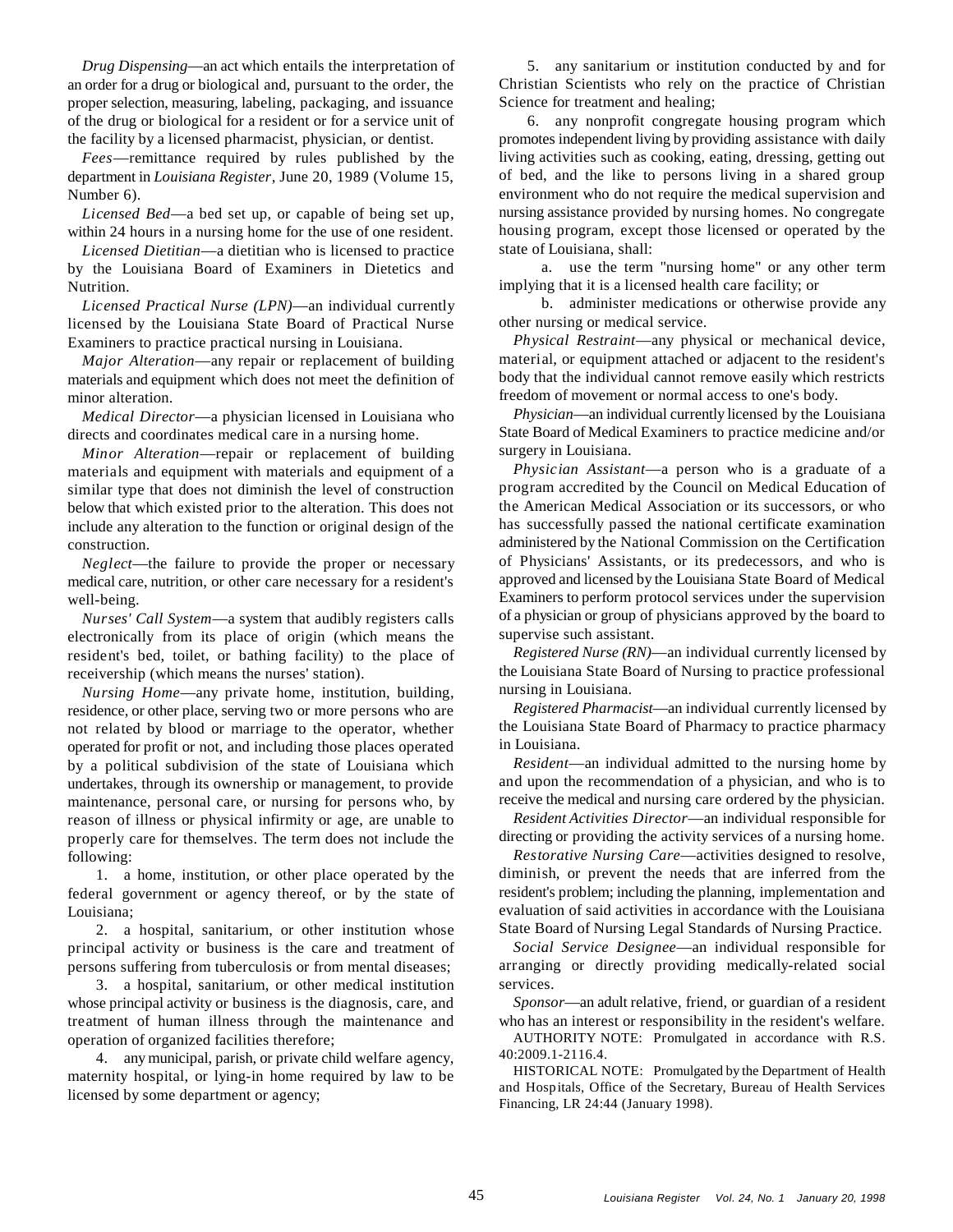# **§9703. Licensing Process**

A. No application for a nursing home license, renewal of a remitted. license, or change in the existing license will be considered I. For a change in licensee or premises, the buyer(s) shall unless such application is in writing, on a form supplied by the submit to the department a completed application for nursing department, containing the name(s) and address(es) of the home licensing with a licensing fee, as provided by law. owner(s), and signed by either the applicant or his Nursing home licensing is not transferable from one entity or representative.  $\omega$  owner(s) to another.

evidence required by these licensing requirements. by the nursing home for issuing a duplicate facility license with

2. When the secretary finds that an application is in no changes. proper order, he/she will cause whatever investigations are K. The license shall be conspicuously posted in the nursing necessary to be made. home.

to be made of licensed nursing homes and such special and guidance to the management. During these inspection inspections and investigations as he/she may consider visits the representatives of the department, in addition to necessary. checking compliance by the home with fire, sanitation, diet and

the department the name and address of all individuals with overall plan for the care of residents and the personnel needs 5 percent or more ownership interest, and, in the instance of the home and will also offer recommendations designed to where the nursing home is a corporation or partnership, the improve the service of the home, unless contraindicated by a name and address of each officer or director, and board more stringent rule, regulation, or policy. members. M. Exceptions to these Licensing Requirements

company, or leased in whole or in part by another organization, would impose a financial hardship but would not adversely the applicant or applicant's designee shall disclose to the affect the health and safety of any resident, the existing nursing department the name of the management firm and employer home may submit a request for exception (waiver) to the identification number, or the name of the leasing organization. department.

application form and return it to the department at least 15 nursing home would impose an unreasonable hardship, the days prior to the initial licensing survey or expiration date of existing nursing home may submit a written request for the current license, accompanied by a nonrefundable, per exception, along with supporting documentation, to the annum licensing fee as provided by law. All fees shall be department. submitted only by certified or company check, or U.S. postal money order, made payable to DHH. All state-owned facilities are exempt from fees. The nursing home shall reapply for licensing on an annual basis.

E. The nursing home shall only accept that number of residents for which it is licensed, unless prior written approval has been secured from the department.

F. If a nursing home is in substantial compliance with the licensing requirements for nursing homes and the nursing home licensing law, a license shall be issued by the department for a period of not more than 12 months, determined by the department. If a nursing home is not in substantial compliance with the licensing requirements for nursing homes and the nursing home licensing law, the department may issue a provisional license for a period of up to six months if there is no immediate and serious threat to the health and safety of residents. Financing, LR 24:46 (January 1998).

G. For an increase in bed capacity as a result of new **§9707. Approval of Plans** construction, renovations or alterations, a fee as provided by law shall be remitted to the department. Approval shall be granted after an on-site survey or through the submission of a signed and dated attestation to the compliance with these licensing requirements.

H. For a replacement license, when changes such as name change, address change, or bed reduction are requested, in

writing, by the nursing home, a fee as provided by law shall be

1. It shall be accompanied by the fees and documentary J. A processing fee, as provided by law, shall be submitted

3. He/She may also cause routine, periodic inspections L. Licensing inspection visits should be a source of help B. The applicant or applicant's designee shall disclose to health regulations, will review with the management the

C. If the nursing home is operated by a management 1. Where any requirement on an existing nursing home

D. The nursing home shall complete the licensing 2. Where a more stringent requirement on an existing

AUTHORITY NOTE: Promulgated in accordance with R.S. 40:2009.1-2116.4.

HISTORICAL NOTE: Promulgated by the Department of Health and Hospitals, Office of the Secretary, Bureau of Health Services Financing, LR 24:46 (January 1998).

# **§9705. License Denial, Revocation; or Nonrenewal of License**

The department also may deny, suspend, or revoke a license where there has been substantial noncompliance with these requirements in accordance with the nursing home licensing law. If a license is denied, suspended, or revoked, an appeal may be requested as outlined in the nursing home licensing law.

AUTHORITY NOTE: Promulgated in accordance with R.S. 40:2009.1-2116.4.

HISTORICAL NOTE: Promulgated by the Department of Health and Hospitals, Office of the Secretary, Bureau of Health Services

A. All new construction, other than minor alterations, shall be done in accordance with the specific requirements of the Office of the State Fire Marshal and the Bureau of Engineering and Consulting Services of the Department of Health and Hospitals, covering new construction in nursing homes, including submission of preliminary plans and the submission of final work drawings and specifications to each of these agencies.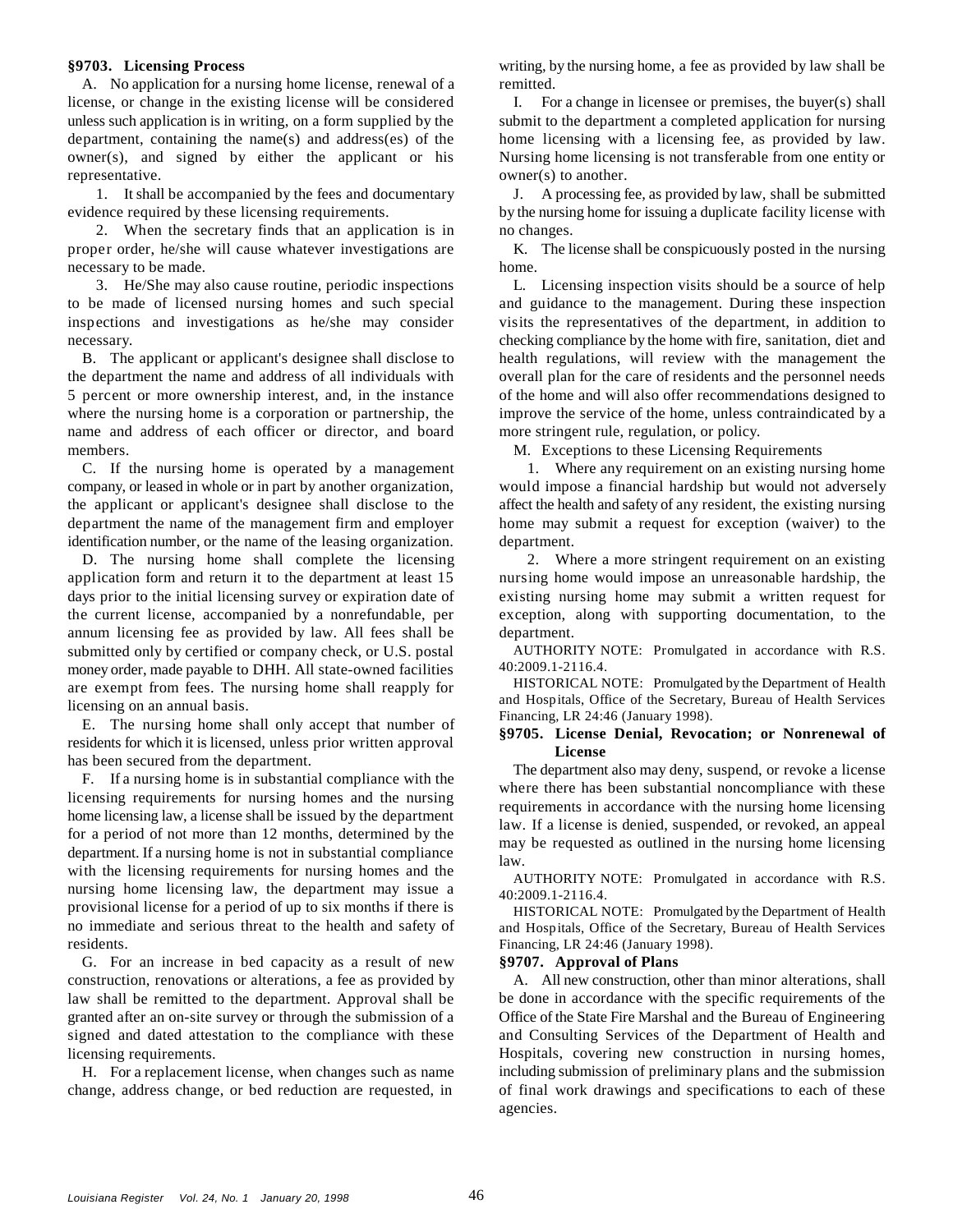B. No new nursing home shall hereafter be constructed, nor shall major alterations be made to existing nursing homes, without prior written approval, and unless in accordance with plans and specifications approved in advance by the Bureau of Engineering and Consulting Services of the Department of Health and Hospitals and the Office of the State Fire Marshal. The review and approval of plans and specifications shall be made in accordance with these licensing requirements for nursing homes and the *State of Louisiana Sanitary Code*.

C. Before any new nursing home is licensed, or before any alteration or expansion of a licensed nursing home can be approved, the applicant must furnish one complete set of plans and specifications to the Bureau of Engineering and Consulting Services of the Department of Health and Hospitals and one complete set of plans and specifications to the Office of the State Fire Marshal, together with fees and other information as may be required.

1. Plans and specifications for new construction, other than minor alterations, shall be prepared by or under the direction of a licensed architect and/or a qualified licensed engineer.

2. No residential conversions will be considered for a nursing home license.

D. In the event that submitted materials do not satisfactorily comply with the aforementioned publications, the Department of Health and Hospitals shall furnish a letter to the party submitting the plans which shall list the particular items in question and request further explanation and/or confirmation of necessary modifications.

E. Notice of satisfactory review from the Department of Health and Hospitals and the Office of the State Fire Marshal constitutes compliance with this requirement, if construction begins within 180 days of the date of such notice. This approval shall in no way permit and/or authorize any omission or deviation from the requirements of any restrictions, laws, regulations, ordinances, codes, or rules of any responsible agency.

AUTHORITY NOTE: Promulgated in accordance with R.S. 40:2009.1-2116.4.

HISTORICAL NOTE: Promulgated by the Department of Health and Hospitals, Office of the Secretary, Bureau of Health Services Financing, LR 24:46 (January 1998).

### **§9709. Fire Protection**

All nursing homes required to be licensed by the law shall comply with the rules, established fire protection standards, and enforcement policies as promulgated by the Office of the State Fire Marshal.

1. It shall be the primary responsibility of the Office of the State Fire Marshal to determine if applicants are complying with those requirements.

2. No initial license shall be issued without the applicant furnishing a certificate from the Office of the State Fire Marshal that such applicant is complying with their provisions.

3. A provisional license may be issued to the applicant if the Office of the State Fire Marshal issues the applicant a conditional certificate.

AUTHORITY NOTE: Promulgated in accordance with R.S. 40:2009.1-2116.4.

HISTORICAL NOTE: Promulgated by the Department of Health and Hospitals, Office of the Secretary, Bureau of Health Services Financing, LR 24:47 (January 1998).

# **§9711. Sanitation and Patient Safety**

All nursing facilities required to be licensed by the law shall comply with the rules, sanitary code and enforcement policies as promulgated by the Office of Public Health.

1. It shall be the primary responsibility of the Office of Public Health to determine if applicants are complying with those requirements.

2. No initial license shall be issued without the applicant furnishing a certificate from the Office of Public Health that such applicant is complying with their provisions.

3. A provisional license may be issued to the applicant if the Office of Public Health issues the applicant a conditional certificate.

AUTHORITY NOTE: Promulgated in accordance with R.S. 40:2009.1-2116.4.

HISTORICAL NOTE: Promulgated by the Department of Health and Hospitals, Office of the Secretary, Bureau of Health Services Financing, LR 24:47 (January 1998).

# **Subchapter B. Organization and General Services §9713. Delivery of Services**

A nursing home shall be administered in a manner that promotes the highest level of functioning and well-being of each resident.

AUTHORITY NOTE: Promulgated in accordance with R.S. 40:2009.1-2116.4.

HISTORICAL NOTE: Promulgated by the Department of Health and Hospitals, Office of the Secretary, Bureau of Health Services Financing, LR 24:47 (January 1998).

### **§9715. Governing Body**

A. The nursing home shall have a governing body that is legally responsible for establishing and implementing policies regarding the management and operation of the nursing home. The governing body shall develop and approve policies and procedures which define and describe the scope of services offered. They shall be revised as necessary and reviewed at least annually.

B. The governing body shall be responsible for the operation of the nursing home.

C. The governing body shall appoint, in writing, a licensed administrator responsible for the management of the nursing home.

D. The governing body shall notify the department, in writing by certified mail, when a change occurs in the administrator position within 30 calendar days after the change occurs. The notice shall include the identity of the individual and the specific date the change occurred.

AUTHORITY NOTE: Promulgated in accordance with R.S. 40:2009.1-2116.4.

HISTORICAL NOTE: Promulgated by the Department of Health and Hospitals, Office of the Secretary, Bureau of Health Services Financing, LR 24:47 (January 1998).

#### **§9717. Administration**

A. There shall be a full-time Louisiana licensed nursing facility administrator. The administrator shall be engaged in the act of administration, and the activity shall be the major function of the person performing the act.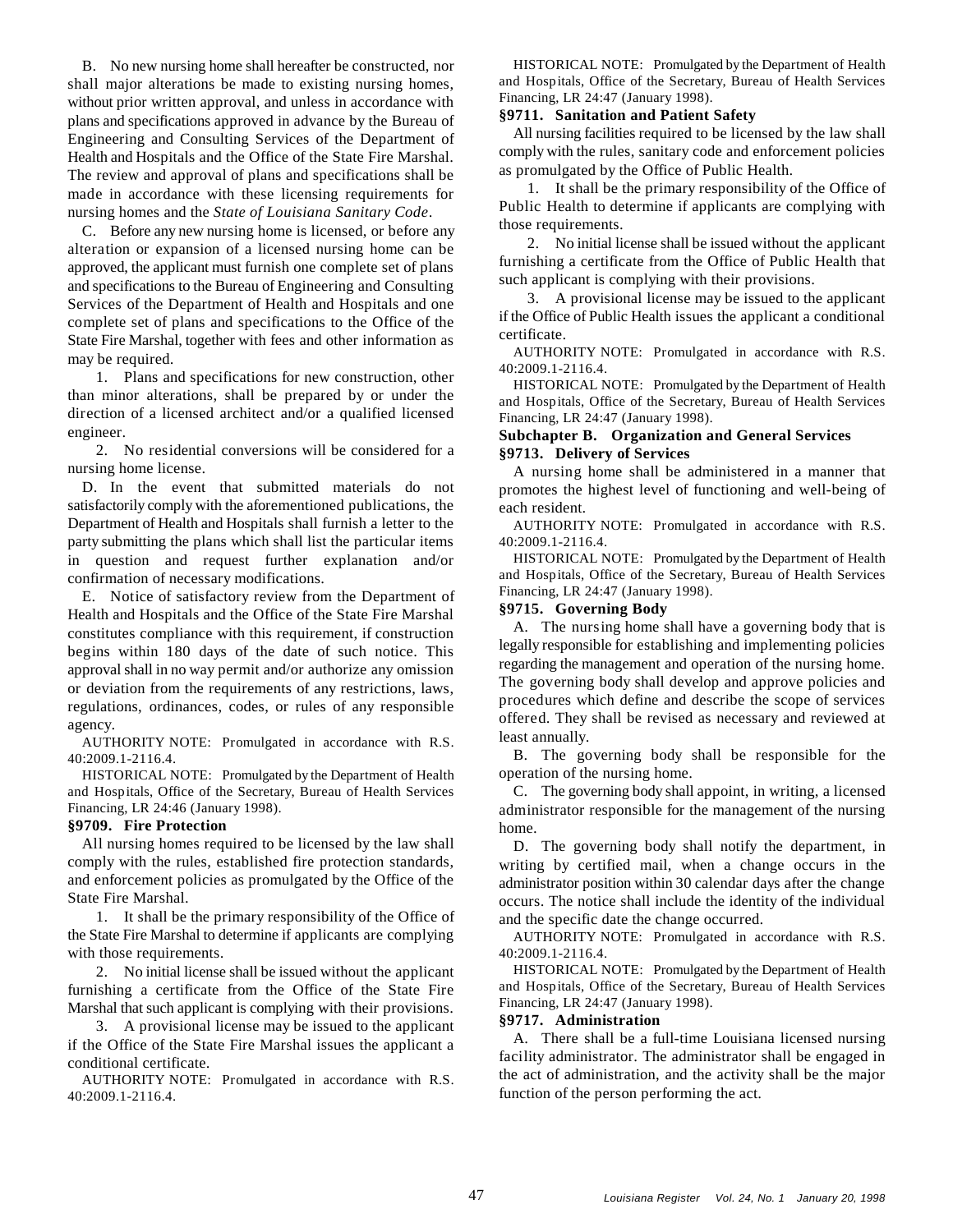B. Another full-time employee shall be authorized, in writing, to act in the administrator's behalf when he/she is A. There shall be written policies and procedures: absent. 1. available to staff, residents, and/or sponsors

when a change occurs in the director of nursing position within nursing home; 30 calendar days after the change occurs. The notice shall 2. ensuring that each resident receives the necessary care include the identity of the individual and the specific date the and services to promote the highest level of functioning and change occurred. well-being of each resident;

AUTHORITY NOTE: Promulgated in accordance with R.S. 40:2009.1-2116.4.

HISTORICAL NOTE: Promulgated by the Department of Health and Hospitals, Office of the Secretary, Bureau of Health Services Financing, LR 24:47 (January 1998).

### **§9719. Personnel**

A. There shall be sufficient qualified personnel to properly operate each department of the nursing home to assure the health, safety, proper care, and treatment of the residents.

1. Time schedules shall be maintained indicating the numbers and classification of all personnel, including relief personnel, who work on each tour of duty. The time schedules shall reflect all changes so as to indicate who actually worked.

2. Should there be a need to commingle the nursing service staff with other personnel:

a. nurse aides shall not work in food preparation after having provided personal care to residents;

b. laundry and housekeeping personnel shall not provide nursing care functions to residents;

c. nursing service personnel may perform housekeeping duties only after normal duty hours of the A. An initial assessment of the resident's needs/problems housekeeping staff or when a situation arises that may cause an shall be performed and documented in each resident's clinical unsafe situation. The cord by a representative of the appropriate discipline.

each employee and shall contain sufficient information to plan of care. assure that they are assigned duties consistent with his or her C. The assessment and care plan shall be completed within job description and level of competence, education, 21 days of admission. preparation, and experience. D. The care plan shall be revised, as necessary, and

AUTHORITY NOTE: Promulgated in accordance with R.S. 40:2009.1-2116.4.

HISTORICAL NOTE: Promulgated by the Department of Health and Hospitals, Office of the Secretary, Bureau of Health Services Financing, LR 24:48 (January 1998).

# **§9721. Criminal History Provisions; Screening**

A. Nursing homes shall have criminal history checks performed on nonlicensed personnel to include CNAs, housekeeping staff, activity workers, and social service A. New employees shall have an orientation program of personnel in accordance with R.S. 40:1300.5 et seq. sufficient scope and duration to inform the individual about

B. All personnel requiring licensure to provide care shall his/her responsibilities and how to fulfill them. be licensed to practice in the state of Louisiana. Credentials of B. The orientation program shall include at least a review all licensed full-time, part-time, and consultant personnel shall of policies and procedures, job description, and performance be verified on an annual basis, in writing, by a designated staff expectations prior to the employee performing his/her member. responsibilities.

involved in direct resident care, shall adhere to Section 3, competent staff and/or consultants and planned based upon Chapter II of the *State of Louisiana Sanitary Code*, Sections 2:022-2:025-1 and 2:026.

AUTHORITY NOTE: Promulgated in accordance with R.S. 40:2009.1-2116.4.

HISTORICAL NOTE: Promulgated by the Department of Health and Hospitals, Office of the Secretary, Bureau of Health Services Financing, LR 24:48 (January 1998).

# **§9723. Policies and Procedures**

C. The administrator shall notify the department in writing governing all areas of care and services provided by the

3. developed with the advice of a group of professional personnel consisting of at least a licensed physician, the administrator, and the director of nursing service;

4. approved by the governing body;

5. revised, as necessary, but reviewed by the professional group at least annually;

6. available to admitting physicians; and

7. reflecting awareness of, and provision for, meeting the total medical and psychosocial needs of residents, including admission, transfer, and discharge planning; and the range of services available to residents, including frequency of physician visits by each category of residents admitted.

B. The administrator, or his designee, is responsible, in writing, for the execution of such policies.

AUTHORITY NOTE: Promulgated in accordance with R.S. 40:2009.1-2116.4.

HISTORICAL NOTE: Promulgated by the Department of Health and Hospitals, Office of the Secretary, Bureau of Health Services Financing, LR 24:48 (January 1998).

### **§9725. Assessments and Care Plans**

B. Personnel records shall be current and available for B. The assessment shall be used to develop the resident's

reviewed, at least annually, by the personnel involved in the care of the resident.

AUTHORITY NOTE: Promulgated in accordance with R.S. 40:2009.1-2116.4.

HISTORICAL NOTE: Promulgated by the Department of Health and Hospitals, Office of the Secretary, Bureau of Health Services Financing, LR 24:48 (January 1998).

# **§9727. Staff Orientation, Training and Education**

C. TB Testing. All personnel, including volunteer workers, C. A staff development program shall be conducted by employee performance appraisals, resident population served by the nursing home, and as determined by facility staff. All employees shall participate in in-service education programs which are planned and conducted for the development and improvement of their skills.

> D. The in-service training shall include at least problems and needs common to the age of those being served; prevention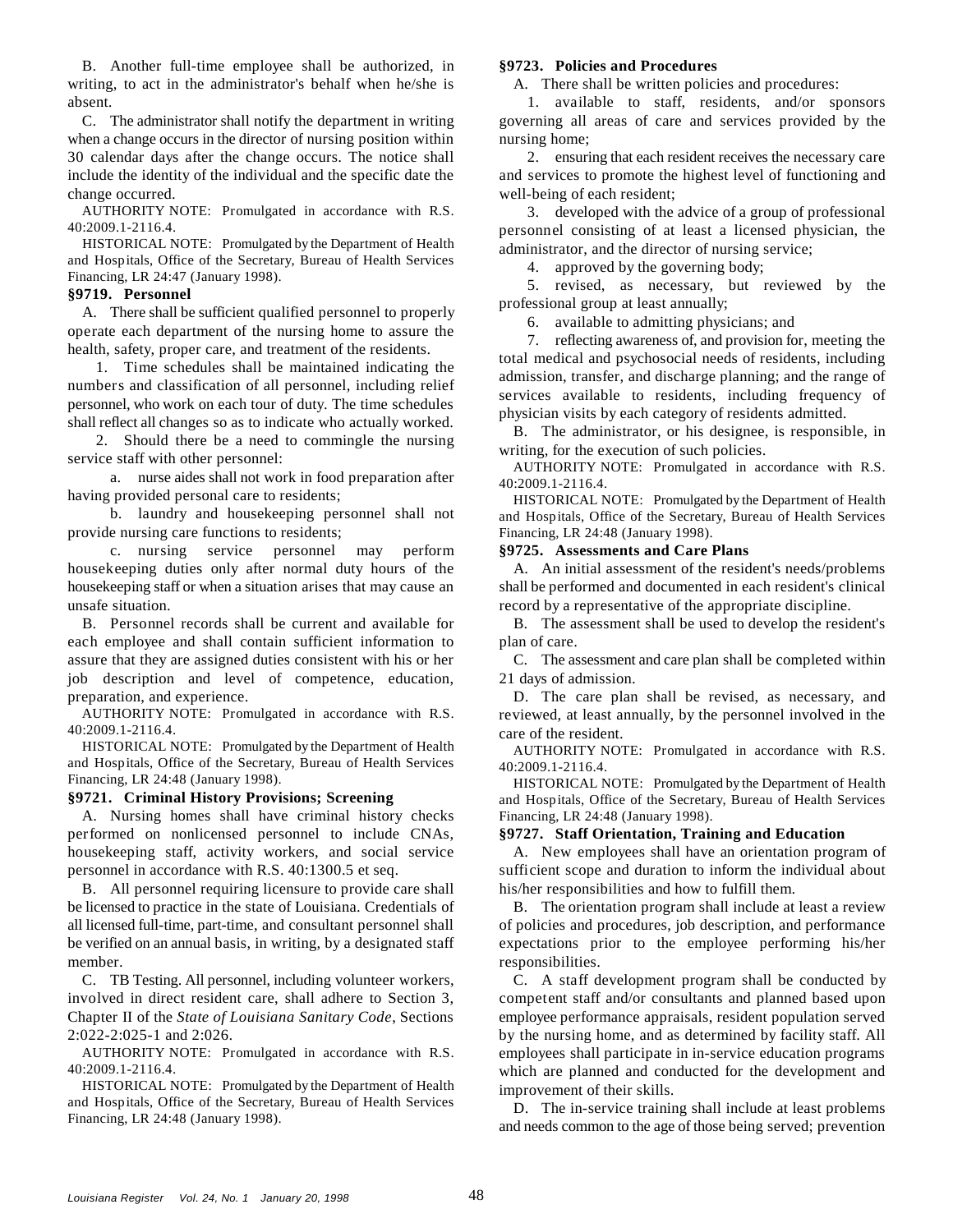and control of infections; fire prevention and safety; emergency homes. They also provide for mandatory reporting of abuse and preparedness; accident prevention; confidentiality of resident neglect in nursing homes. information; and preservation of resident dignity and respect, B. Nursing Home Complaints, Procedure, Immunity including protection of privacy and personal and property 1. Any person having knowledge of the alleged abuse or rights. neglect of a resident of a nursing home; or who has knowledge

ensure the continuing competence of the staff but must be correction order promulgated by the department, or any federal provided no less than 12 hours per year. certification rule pertaining to a nursing home has been

indicating the content, time, names of employees in attendance, resident is not receiving care and treatment to which he is

AUTHORITY NOTE: Promulgated in accordance with R.S. 40:2009.1-2116.4.

HISTORICAL NOTE: Promulgated by the Department of Health and Hospitals, Office of the Secretary, Bureau of Health Services Financing, LR 24:48 (January 1998).

# **§9729. Emergency Preparedness**

A. The nursing home shall have an emergency preparedness plan (which conforms to the Office of Emergency Preparedness model plan) designed to manage the consequences of natural disasters or other emergencies that disrupt the nursing home's ability to provide care and treatment or threaten the lives or safety of the nursing home residents.

B. As a minimum, the program shall have a written plan that describes:

1. the evacuation of residents to a safe place, either within the nursing home or to another location;

2. the delivery of essential care and services to nursing home residents, whether residents are housed off-site or when additional residents are housed in the nursing home during an emergency;

3. the provisions for the management of staff, including distribution and assignment of responsibilities and functions, either within the nursing home or at another location;

4. a plan for coordinating transportation services required for evacuating residents to another location; and

5. assurance that the resident's family or sponsor is notified if resident is evacuated to another location.

C. The nursing home's plan shall be activated at least annually, either in response to an emergency or in a planned drill. The nursing home's performance during the activation of the plan shall be evaluated and documented. The plan shall be revised if indicated by the nursing home's performance during the planned drill.

D. The nursing home's plan shall be reviewed and approved by the parish Office of Emergency Preparedness, utilizing appropriate community-wide resources.

E. The plan shall be available to representatives of the Office of the State Fire Marshal.

AUTHORITY NOTE: Promulgated in accordance with R.S. 40:2009.1-2116.4.

HISTORICAL NOTE: Promulgated by the Department of Health and Hospitals, Office of the Secretary, Bureau of Health Services Financing, LR 24:49 (January 1998). 4. The substance of the complaint shall be given to the

A. Provisions for Complaints. In accordance with R.S. 40:2009.13 et seq., the following requirements are established for receiving, evaluating, investigating, and correcting grievances pertaining to resident care in licensed nursing

E. The facility's in-service training shall be sufficient to that a state law, licensing requirement, rule, or regulation, or F. Records of in-service training shall be maintained violated; or who otherwise has knowledge that a nursing home and the name of the presenter. entitled under state or federal laws, may submit a complaint regarding such matter to the secretary (Department of Health and Hospitals). The complaint shall be submitted to the Health Standards Section of DHH in writing, by telephone, or by personal visit where the complainant will complete and sign a form furnished by the member of the secretary's staff receiving the complaint.

> 2. The secretary shall designate a staff member whose responsibility shall be to assure that all complaints received are referred to the appropriate office of the department (Health Standards Section).

> 3. If the complaint involves an alleged violation of any criminal law pertaining to nursing homes, the secretary shall refer the complaint to the appropriate office.

> 4. If the complaint involves any other matter, the secretary shall refer the complaint to the appropriate office for investigation in accordance with this Section.

> 5. Any person who, in good faith, submits a complaint pursuant to this Section shall have immunity from any civil liability that otherwise might be incurred or imposed because of such complaint. Such immunity shall extend to participation in any judicial proceeding resulting from the complaint.

> C. Procedure for Investigation by the Office; Confidentiality of Complaints

> 1. The office of the department which has received the complaint from the secretary shall review the complaint and determine whether there are reasonable grounds for an investigation. No complaint shall be investigated if:

> a. in the opinion of the office, it is trivial or not made in good faith;

> b. it is too out dated and delayed to justify present investigation; or

> c. the complaint is not within the investigating authority of the office.

> 2. If the office determines that grounds for an investigation do not exist, it shall notify the complainant of its decision and the reasons within 15 work days after receipt of such complaint.

> 3. If grounds for an investigation do exist, the office shall initiate an investigation of such complaint and make a report to the complainant on its findings within 30 work days after completion of the complaint investigation.

**§9731. Complaint Process** nursing home no earlier than at the commencement of the investigation of the complaint.

> 5. When the substance of the complaint is furnished the nursing home, it shall not identify the complainant or the patient unless he/she consents, in writing or in a documented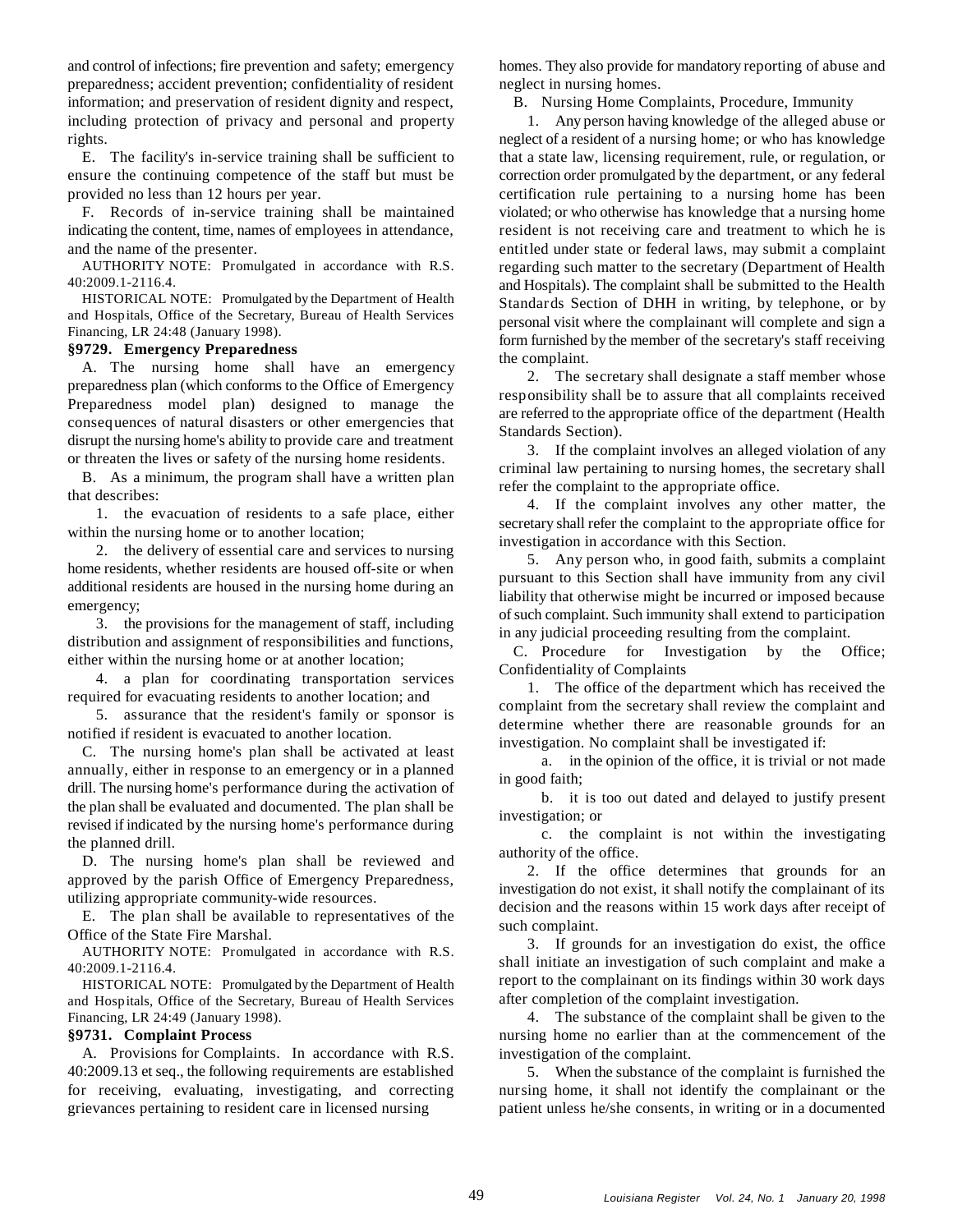telephone conversation with an employee, to the disclosure. If of the Secretary of the Department of Health and Hospitals, the disclosure is considered essential to the investigation or if shall be posted conspicuously in the nursing home at places the investigation results in a judicial proceeding, the where residents gather. complainant shall be given the opportunity to withdraw the H. In accordance with R.S. 14:403.2, 14:93.3, 14:93.4, and complaint. 14:93.5, all nursing homes shall adhere to the adult protective

D. Investigation Report services laws.

1. The investigation report of the department shall state I. Duty to Make Complaints; Penalty; Immunity whether any nursing home licensing law, or any licensing 1. Any person who is engaged in the practice of requirement, rule, regulation, or correction order of the medicine, social services, facility administration, Department of Health and Hospitals, or any standard relating psychological or psychiatric treatment; or any registered nurse, to the health, safety, care, or treatment of residents in nursing licensed practical nurse, or nurse's aid, who has actual homes has been violated. knowledge of the abuse or neglect of a resident of a health care

departmental staff shall immediately provide notice of such secretary or inform the unit or local law enforcement agency of violation to the secretary. Such abuse or neglect.

to the nursing home. A copy of the report shall be sent by provisions of this Section shall be fined not more than \$500; or certified mail or hand-delivered to the complainant and to the imprisoned for not more than two months; or both. nursing home. 3. Any person who, in good faith, submits a complaint

list the rule or law violated; and solicit corrective actions to be liability that otherwise might be incurred or imposed because taken by the nursing home.  $\blacksquare$  of such complaint. Such immunity shall extend to participation

3. A nursing home which is ordered to correct in any judicial proceeding resulting from the complaint. deficiencies may file a written request that the department 4. Any person, other than the person alleged to be review the corrective action taken by the home and, if responsible for the abuse or neglect, reporting pursuant to this necessary, reinspect the home. Section in good faith, shall have immunity from any civil

timely manner. of such report. Such immunity shall extend to participation in

b. If no such request is received, the department shall any judicial proceeding resulting from such report. review the steps taken by the home in order to comply with the corrective order and, if necessary, reinspect the home on the final date fixed for completion of the correction of the violation.

4. If the violation is found to continue to exist on the correction date, the office shall notify the appropriate department to take further action as indicated applicable by state regulations.

E. Hearing

1. A complainant or nursing home who is dissatisfied with the department's determination or investigation may request a hearing.

2. A request for a hearing shall be submitted, in writing, to the secretary within 30 days after the department's report has been mailed in accordance with the provisions of R.S. 40:2009.15A(1).

3. Notice of the time and place fixed for the hearing shall be sent to the complainant and the nursing home.

4. All appeal procedures shall be conducted in accordance with the Administrative Procedure Act.

F. Prohibition Against Retaliation. No discriminatory or retaliatory action shall be taken by any health care facility or government agency against any person or client by whom or for whom any communication was made to the department or unit, provided the communication is made in good faith for the purpose of aiding the office or unit to carry out its duties and responsibilities.

G. Notice of the Complaint Procedure. Notice of the complaint procedure, complete with the name, address, and telephone number of the Health Standards Section of the Office

a. If such violation is found to exist, the appropriate facility shall, within 24 hours, submit a complaint to the

b. The report shall also contain a deficiency statement 2. Any person who knowingly or willfully violates the

2. The deficiency statement shall describe the violation; pursuant to this Section shall have immunity from any civil

a. The department shall comply with the request in a liability that otherwise might be incurred or imposed because

AUTHORITY NOTE: Promulgated in accordance with R.S. 40:2009.1-2116.4.

HISTORICAL NOTE: Promulgated by the Department of Health and Hospitals, Office of the Secretary, Bureau of Health Services Financing, LR 24:49 (January 1998).

# **Subchapter C. Resident Rights**

# **§9733. Statement of Rights and Responsibilities**

A. In accordance with R.S. 40:2010.8 et seq., all nursing homes shall adopt and make public a statement of the rights and responsibilities of the residents residing therein and shall treat such residents in accordance with the provisions of the statement. The statement shall assure each resident the following:

1. the right to civil and religious liberties including, but not limited to, knowledge of available choices; the right to independent personal decision; and the right to encouragement and assistance from the staff of the facility in the fullest possible exercise of these civil and religious rights;

2. the right to private and uncensored communications including, but not limited to, receiving and sending unopened correspondence; access to a telephone; visitation with any person of the resident's choice; and overnight visitation outside the facility with family and friends in accordance with nursing home policies and physician's orders without the loss of his bed;

a. nursing home visiting hours shall be flexible, taking into consideration special circumstances such as out-of-town visitors and working relatives or friends;

b. with the consent of the resident and in accordance with the policies approved by the Department of Health and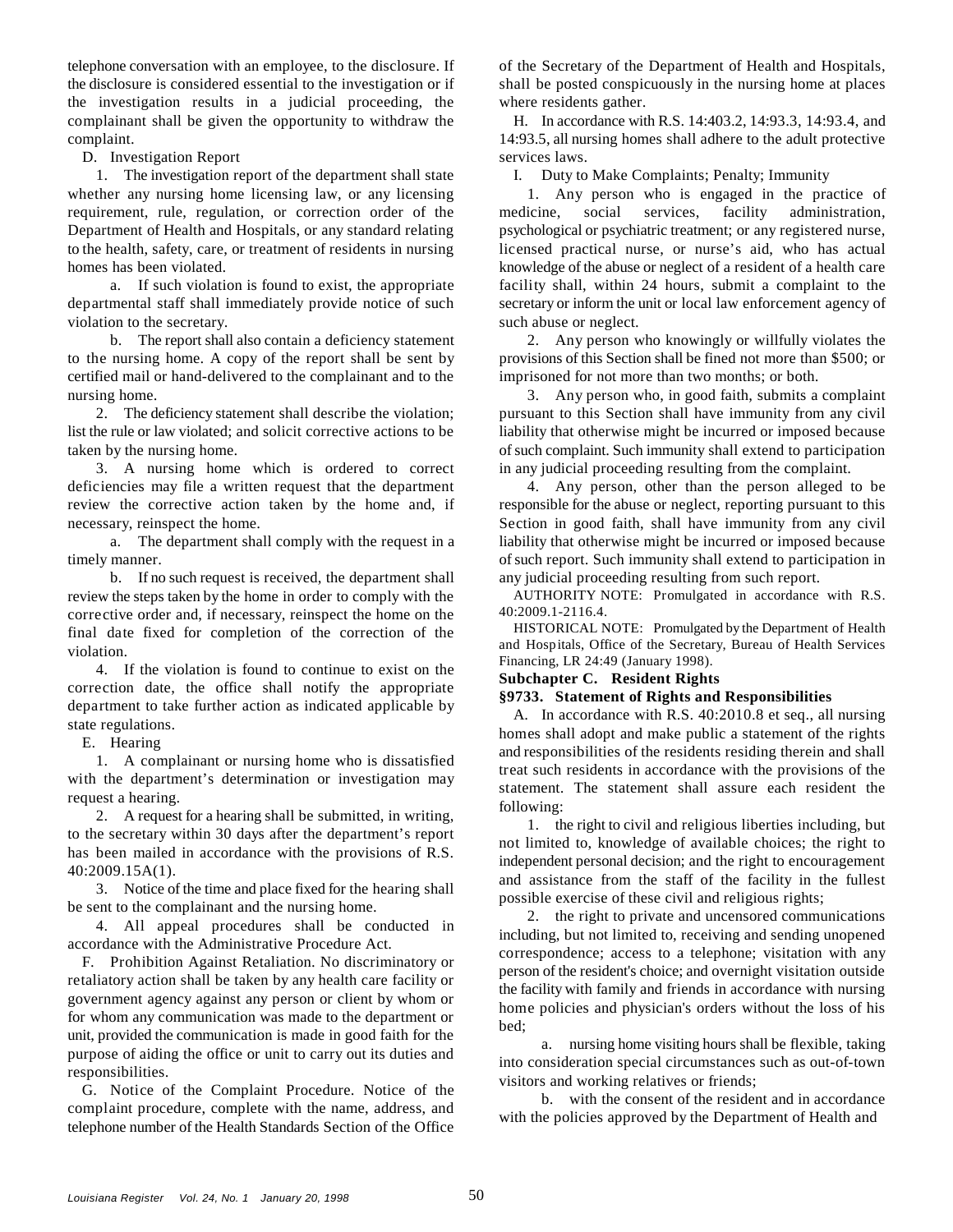Hospitals, the home shall permit recognized volunteer groups, 10. the right to be free from mental and physical abuse representatives of community-based legal, social, mental and from physical and chemical restraints, except those health, and leisure and planning programs, and members of the restraints authorized by the attending physician for a specified clergy access to the home during visiting hours for the purpose and limited period of time or those necessitated by an of visiting with and providing services to any resident; emergency:

others to the nursing home's staff or administrator, to applied by a qualified licensed nurse, who shall set forth, in governmental officials, or to any other person; to recommend writing, the circumstances requiring the use of the restraint, changes in policies and services to nursing home personnel; and, in case of a chemical restraint, the attending physician and to join with other residents or individuals within or outside shall be consulted immediately thereafter; the home to work for improvements in resident care, free from b. restraints shall not be used in lieu of staff restraint, interference, coercion, discrimination or reprisal. supervision or merely for staff convenience or resident This right includes access to the resident's sponsor and the punishment, or for any reason other than resident protection or Department of Health and Hospitals; and the right to be a safety; member of, to be active in, and to associate with advocacy or 11. the right to be transferred or discharged: special interest groups; a. a resident can be transferred or discharged only if

delegate such responsibility to the nursing home, but this facility; his health has improved sufficiently so that he no delegation may be only to the extent of the funds held in trust longer needs the services provided by the facility; the safety of for the resident by the home. A quarterly accounting of any individuals in the facility is endangered; the health of transactions made on behalf of the resident shall be furnished individuals in the facility would otherwise be endangered; he to the resident and his sponsor, if requested. A copy shall be has failed, after reasonable and appropriate notice, to pay or retained in the resident's records on file in the home; have paid for a stay at the facility; or the facility ceases to

5. the right to be fully informed, in writing and orally, operate; prior to or at time of admission and during his stay, of services b. both the resident and his legal representative or not covered by the basic per diem rates and of bed reservation interested family member, if known and available, have the and refund policies of the home; right to be notified, in writing, in a language and manner they

condition and proposed treatment, unless otherwise indicated given no less than 30 days in advance of the proposed action, by the resident's physician; to participate in the planning of all except that the notice may be given as soon as is practicable medical treatment, including the right to refuse medication and prior to the action in the case of an emergency. In facilities not treatment, unless otherwise indicated by the resident's certified to provide services under Title XVIII or Title XIX of physician; and to be informed of the consequences of such the Social Security Act, the advance notice period may be actions; shortened to 15 days for nonpayment of a bill for a stay at the

7. the right to receive adequate and appropriate health facility; care and protective and support services, including services c. the resident, or his legal representative or interested consistent with the resident care plan, with established and family member, if known and available, has the right to appeal recognized practice standards within the community and with any transfer or discharge to the Department of Health and rules promulgated by the Department of Health and Hospitals; Hospitals, which shall provide a fair hearing in all such

8. the right to have privacy in treatment and in caring for appeals; personal needs: d. the facility must ensure that the transfer or

personnel knock before entering the room, except in case of an resident and his legal representative or interested family emergency or unless medically contraindicated; member, if known and available, shall be consulted in

and medical records; 12. the right to select a personal physician; to obtain

possessions, subject to applicable state and federal health and resident's choice, at the resident's own expense; and to obtain safety regulations and the rights of other residents; and information about, and to participate in, community-based

during, but not limited to, toileting, bathing, and other documented by the attending physician in the resident's activities of personal hygiene, except as needed for resident medical record, and such participation would violate infection safety or assistance; control laws or regulations;

fullest measure of dignity and to receive a written statement possessions, as space permits, unless to do so would infringe and oral explanations of the services provided by the home, upon the rights of other residents or unless medically including statements and explanations required to be offered contraindicated, as documented by the attending physician in on an as-needed basis; the resident's medical record. Clothing need not be provided

3. the right to present grievances on behalf of himself or a. in case of an emergency, restraint may only be

4. the right to manage his own financial affairs or to necessary for his welfare and if his needs cannot be met in the

6. the right to be adequately informed of his medical understand, of the transfer and discharge. The notice must be

a. to have closed room doors, and to have facility discharge is effectuated in a safe and orderly manner. The b. to have confidentiality in the treatment of personal choosing another facility if facility placement is required;

c. to be secure in storing and using personal pharmaceutical supplies and services from a pharmacy of the d. privacy of the resident's body shall be maintained activities and programs, unless medically contraindicated, as

9. the right to be treated courteously, fairly, and with the 13. the right to retain and use personal clothing and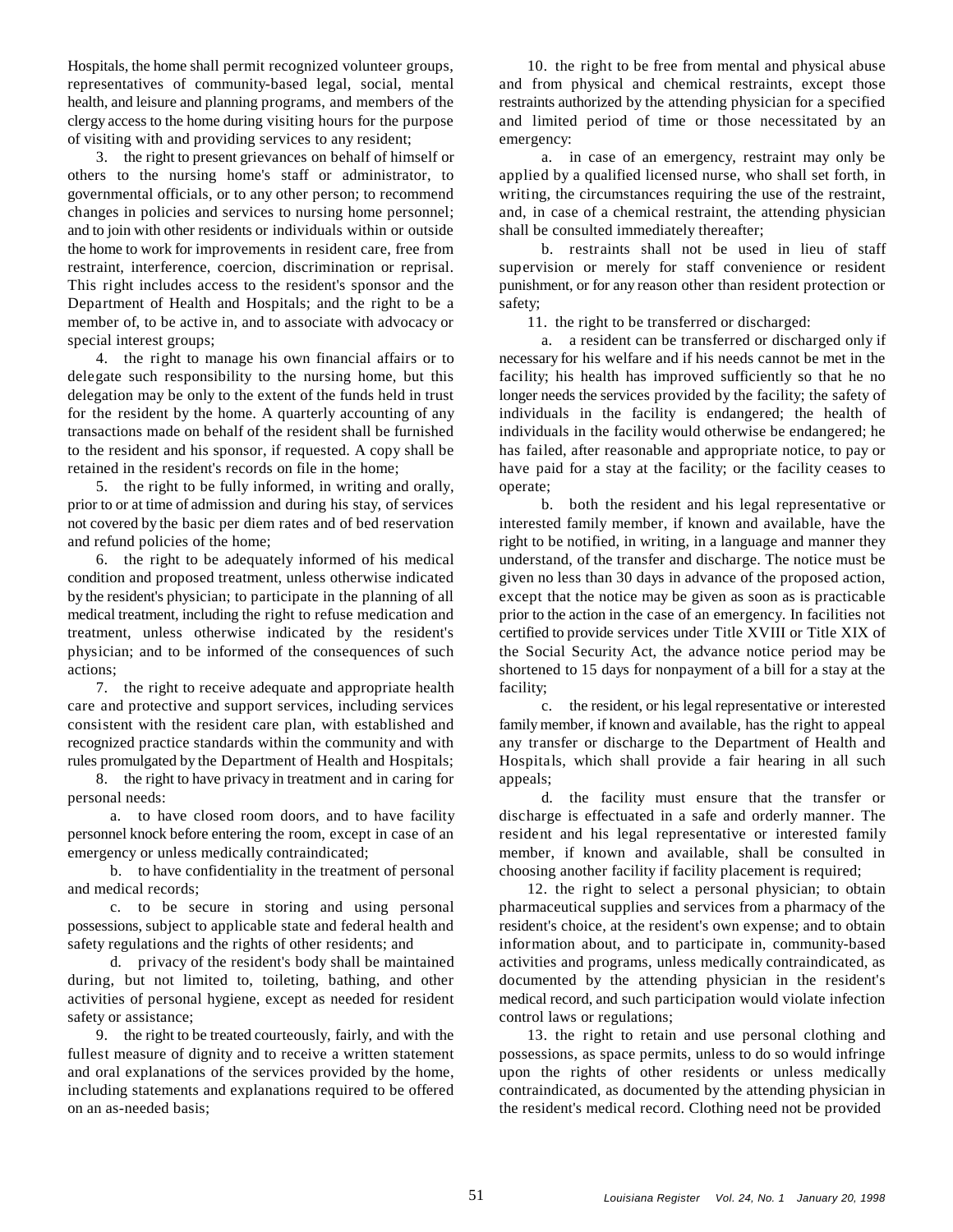to the resident by the home, except in emergency situations. If responsible for the actions or inactions of other persons or provided, it shall be of reasonable fit; entities not employed by the facility, such as the resident's

and regulations and an explanation of the resident's entities employed or selected by the resident or his sponsor. responsibility to obey all reasonable rules and regulations of Each home shall prepare a written plan and provide the nursing home and of his responsibility to respect the appropriate staff training to implement the provisions of R.S. personal rights and private property of other residents; 40:2010.6 et seq., including but not limited to, an explanation

15. the right to be informed of the bed reservation policy of the following: for a hospitalization: 1. the residents' rights and the staff's responsibilities in

a. the nursing home shall inform a private pay resident the implementation of those rights; and his sponsor that his bed shall be reserved for any single 2. the staff's obligation to provide all residents who have hospitalization for a period up to 30 days, provided the nursing similar needs with comparable services, as required by state home receives reimbursement; licensing standards.

hospitalization; and the sequence of the 40:2010.6 et seq. shall constitute grounds for appropriate

16. the right to receive a prompt response to all action by the Department of Health and Hospitals. reasonable requests and inquiries; 1. Residents shall have a private right of action to

physician visitation if the physician did not examine the courts shall have jurisdiction to enjoin a violation of resident's resident; resident; resident; rights and to assess fines for violations, not to exceed \$100 per

18. the right to refuse to serve as a medical research individual violation. subject without jeopardizing access to appropriate medical 2. In order to determine whether a home is adequately care; protecting residents' rights, inspection of the home by the

home's safety rules and under applicable laws and rules of the informal conversations with a sample of residents to discuss state, unless the facility's written policies preclude smoking in residents' experiences within the home with respect to the

20. the right to consume a reasonable amount of alcoholic beverages, at his own expense, unless: E. Any person who submits or reports a complaint

medical record by the attending physician; or concerning services or conditions in a home or health care

religious denomination which has abstinence from the finds that there was an absence of a justiciable issue of either consumption of alcoholic beverages as a part of its religious law or fact raised by the complaining party. belief;

21. the right to retire and rise in accordance with his reasonable requests, if he does not disturb others and does not disrupt the posted meal schedules and, upon the home's request, if he remains in a supervised area unless retiring and rising in accordance with the resident's request is not medically advisable, as documented in his medical record by the attending physician;

22. the right to have any significant change in his health status immediately reported to him and his legal representative or interested family member, if known and available, as soon as such a change is known to the home's staff.

B. A sponsor may act on a resident's behalf to assure that the nursing home does not deny the resident's rights under the provisions of R.S. 40:2010.6 et seq., and no right enumerated Financing, LR 24:52 (January 1998). therein may be waived for any reason whatsoever. **§9737. Considerations**

C. Each nursing home shall provide a copy of the statement required by R.S. 40:2010.8(A) to each resident and sponsor upon or before the resident's admission to the home and to each staff member of the home. The statement shall also advise the resident and his sponsor that the nursing home is not

14. the right to have copies of the nursing home's rules treating physician, pharmacists, sitter, or other such persons or

b. notice shall be provided within 24 hours of the D. Any violations of the residents' rights set forth in R.S.

17. the right of the resident to withhold payment for enforce these rights, as set forth in R.S. 40:2010.9. The state

19. the right to use tobacco, at his own expense, under the Department of Health and Hospitals shall include private, designated areas;<br>
20. the right to consume a reasonable amount of alcoholic compliance with departmental standards.

a. not medically advisable, as documented in his concerning a suspected violation of residents' rights or b. unless alcohol is contraindicated with any of the facility or who testifies in any administrative or judicial medications in the resident's current regime; or proceedings arising from such complaint shall have immunity c. unless expressly prohibited by published rules and from any criminal or civil liability therefor, unless that person regulations of a nursing home owned and operated by a has acted in bad faith with malicious purpose, or if the court

> AUTHORITY NOTE: Promulgated in accordance with R.S. 40:2009.1-2116.4.

> HISTORICAL NOTE: Promulgated by the Department of Health and Hospitals, Office of the Secretary, Bureau of Health Services Financing, LR 24:50 (January 1998).

# **Subchapter D. Sanctions and Appeal Procedures §9735. Authority and Scope**

Any person or entity found to be in violation of any provision of R.S. 40:2009.1 through 40:2009.11 may be sanctioned by revocation of license, nonrenewal of license, or by civil fines as mandated by state law.

AUTHORITY NOTE: Promulgated in accordance with R.S. 40:2009.1-2116.4.

HISTORICAL NOTE: Promulgated by the Department of Health and Hospitals, Office of the Secretary, Bureau of Health Services

The secretary shall impose the sanction(s) which will bring the nursing home into compliance in the most efficient and effective manner, with the care and well-being of the residents being the paramount consideration. The secretary's decision shall be based on an assessment of some or all of the following factors: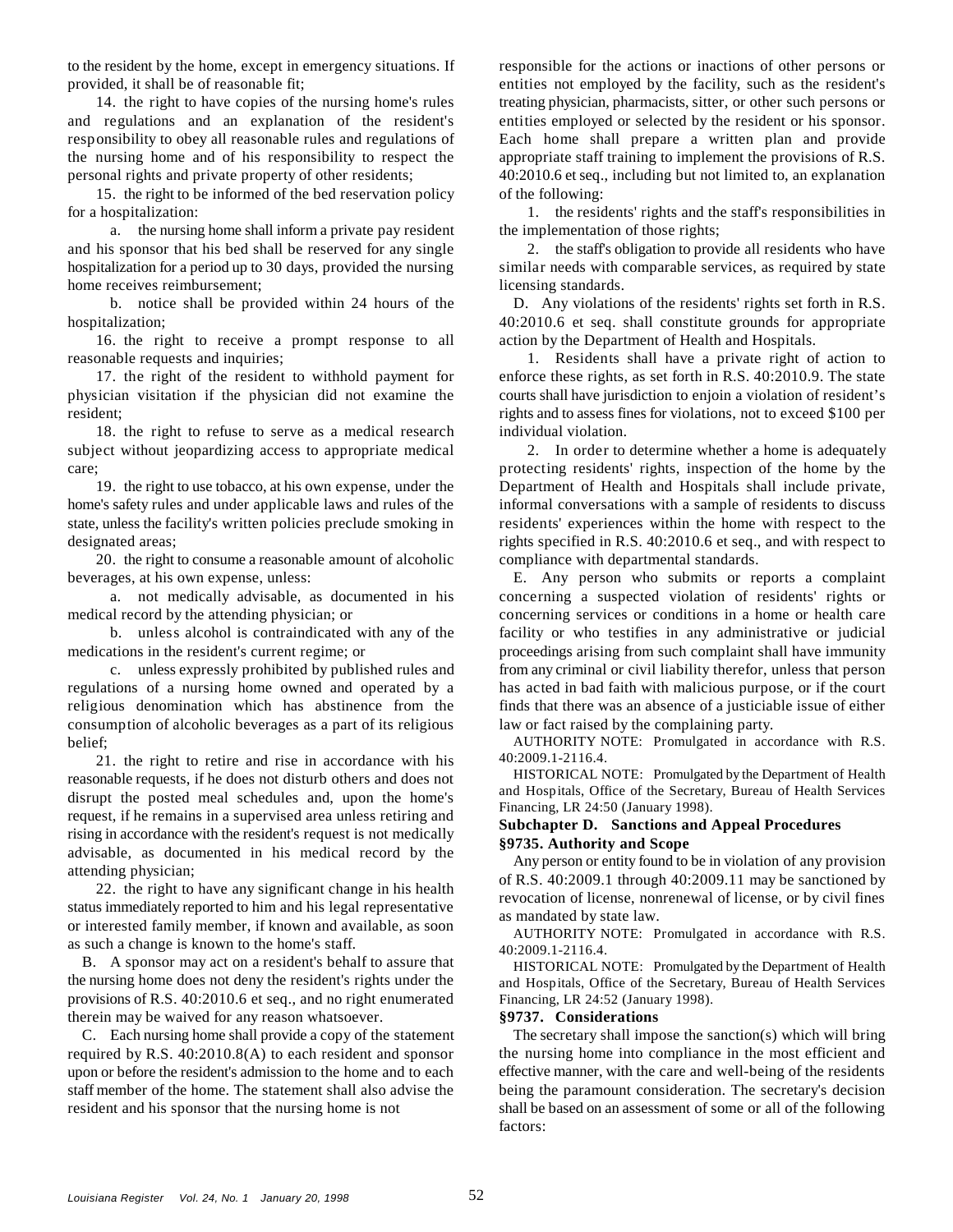1. whether the violations pose an immediate threat to the a. specify the violation(s);

2. the duration of the violations; violation(s);

3. whether the violation (or one that is substantially c. cite any sanctions assessed for each violation; similar) has previously occurred during the last three d. inform the administrator that the facility has 10 days consecutive surveys. from receipt of notice, sent by certified mail or hand delivery,

AUTHORITY NOTE: Promulgated in accordance with R.S. 40:2009.1-2116.4.

HISTORICAL NOTE: Promulgated by the Department of Health and Hospitals, Office of the Secretary, Bureau of Health Services Financing, LR 24:52 (January 1998).

# **§9739. Repeat Violations**

The Department of Health and Hospitals shall have the authority to determine whether a violation is a repeat violation and shall inform the facility in its notice of that determination. Violations may be considered repeat violations by the Department of Health and Hospitals if the one or more of the following conditions are found to exist.

1. Where the Department of Health and Hospitals has established the existence of a violation as of a particular date, and the violation is one that may be reasonably expected to continue until corrective action is taken, the department may elect to treat said continuing violation as a repeat violation subject to appropriate fines for each day following the date on which the initial violation is established, until such time as there is evidence establishing a date by which the violation was corrected.

2. Where the Department of Health and Hospitals has established the existence of a violation, and another violation which is the same or substantially similar to the previous violation occurs within 18 months, the subsequent violation and all other violations thereafter shall be considered repeat violations subject to fines and other sanctions appropriate for repeat violations.

AUTHORITY NOTE: Promulgated in accordance with R.S. 40:2009.1-2116.4.

HISTORICAL NOTE: Promulgated by the Department of Health and Hospitals, Office of the Secretary, Bureau of Health Services Financing, LR 24:53 (January 1998). Participation in the reconsideration does not delay the

A. Unless otherwise indicated, any sanction may be administratively appealed in the manner described in the nursing home law in Section 2009.11.

B. Notice to Facility of Violation. When the Department of Health and Hospitals has reasonable cause to believe, through an on-site survey, a complaint investigation, or other means that there exists or has existed a threat to the health, safety, welfare, or rights of a nursing facility resident, the department shall give notice of the violation(s) in the following manner.

1. The head of the survey team shall conduct an exit conference and give the facility administrator or his designee the preliminary finding of fact and the possible violations before leaving the facility.

2. The department shall follow the discussion with confirmed written notice, given by certified mail or hand delivery, to the facility administrator.

3. The department's written notice of deficiencies shall be consistent with the findings delineated at the conference and shall:

health or safety of the residents; b. cite the legal authority which established such

within which to request a reconsideration of the proposed agency action;

e. inform the administrator of the facility that the consequences of failing to timely request an administrative appeal will be that the departmental determination will be considered final, and that no further administrative or judicial review will be had;

f. inform the administrator of the facility if the department has elected to regard the violation(s) as repeat violation(s) or as continuing violation(s) and the manner in which sanctions will be imposed.

**§9741. Notice and Appeal Procedure** imposition of recommended remedies. C. The facility may request administrative reconsideration of the department's findings. This request must be made, in writing, within 10 days after receipt of the initial notice from the state survey agency. This reconsideration of findings shall be conducted by designated employees of the department who did not participate in the initial decision to cite the deficiencies. Reconsideration shall be made on the basis of documents before the designated employees and shall include the survey report and statement of deficiencies and all documentation the facility submits to the department at the time of its request for reconsideration. Correction of a deficiency shall not be a basis for reconsideration. Oral presentations can be made by department spokesmen and facility spokesmen. This process is not in lieu of the appeals process. The designated employees shall have authority only to affirm the survey findings; revoke some or all of the cited deficiencies; or request additional information from either the department or the facility. The department shall notify the facility of its decision within three working days after the oral presentation and receipt of all requested documentation.

> D. If the facility requests an administrative appeal, such request shall:

> 1. state which violation(s) the facility contests and the specific reasons for disagreement;

> 2. be submitted to the Department of Health and Hospitals within 30 days of receipt of the secretary's decision on the final agency action by certified mail or hand delivery;

> E. The administrative hearing shall be limited to those issues specifically contested and shall not include any claim or argument that the violation(s) have been corrected. Any violations not specifically contested shall become final, and sanctions shall be enforced at the expiration of the time for appeal. All violations/sanctions not contested shall become final at the expiration of the appeal request time period.

> F. If the facility does not request an administrative appeal in a timely manner or does not submit satisfactory evidence to rebut the department's findings of a violation, the decision to impose sanctions will be final and the secretary shall have the authority to enforce sanctions, as provided in these regulations.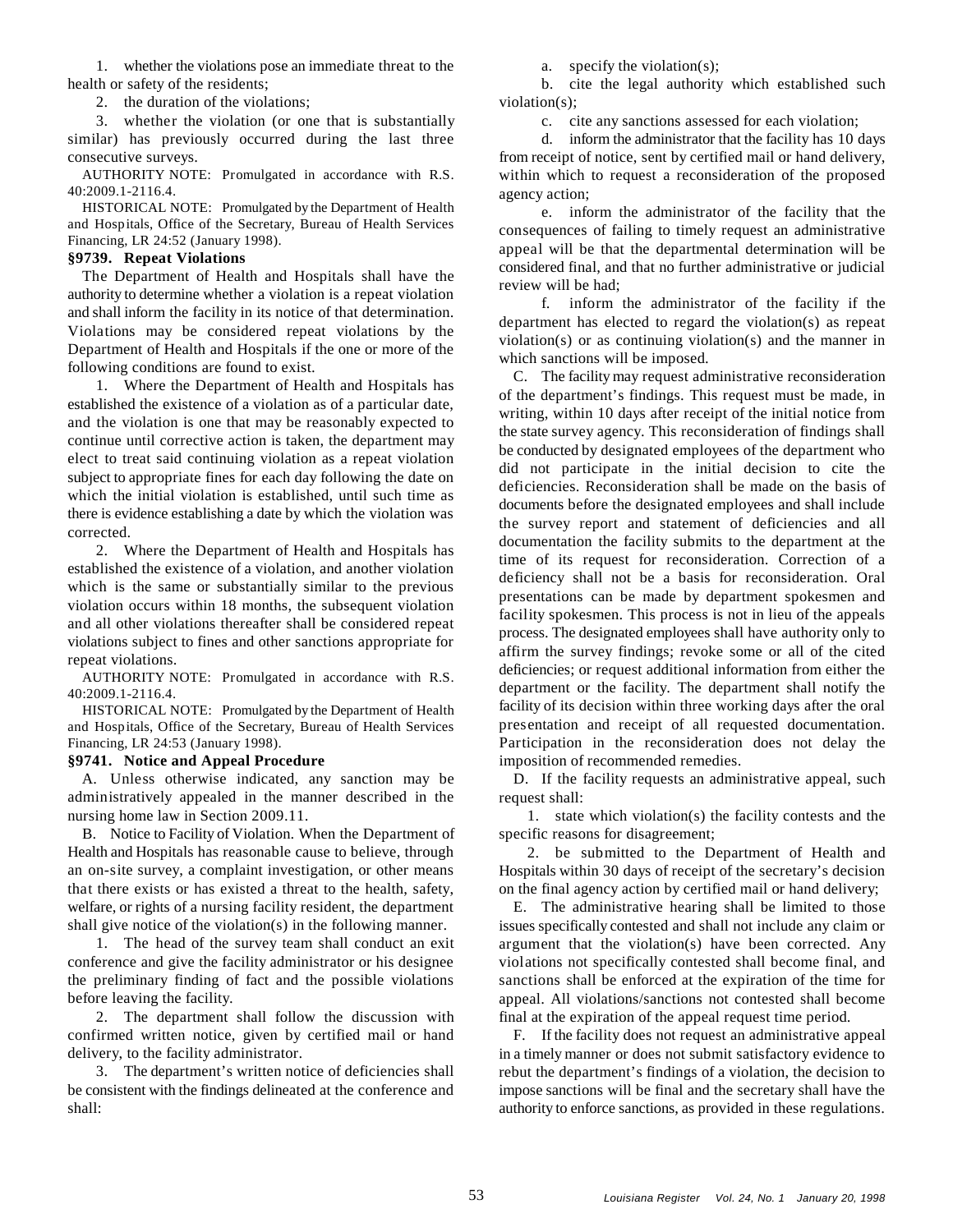G. The department may institute all necessary civil court action to collect fines imposed and not timely appealed. No nursing facility may claim fines as reimbursable costs, nor increase charges to residents as a result of such fines. Interest shall begin to accrue at the current judicial rate on the day following the date on which any fines become due and payable.

AUTHORITY NOTE: Promulgated in accordance with R.S. 40:2009.1-2116.4.

HISTORICAL NOTE: Promulgated by the Department of Health and Hospitals, Office of the Secretary, Bureau of Health Services Financing, LR 24:53 (January 1998).

## **§9743. Civil Money Penalties (Fines)**

A. The following listed civil fines pertaining to classified violations may be assessed by the secretary against nursing homes. In the case of class "A" violations, the following civil fines shall be assessed. In the cases of class "B," "C," "D," or "E" violations, the secretary, in his discretion, may elect to assess the following civil fines or may allow a specified period of time for correction of said violation. For class "D" and "E" violations, the facility will be given notice of the fine at the time of the first violation and may be given an opportunity to demonstrate compliance before the fine becomes final.

1. If compliance is demonstrated on the follow-up visit, payment of the fine may be waived. In all instances the violation is counted and recorded.

2. If compliance is not demonstrated at the next visit, the penalty for a repeat violation will be assessed. No facility shall be penalized because of a physician's or consultant's nonperformance beyond the facility's control or if the violation is beyond the facility's control, if the situation and the efforts to correct it are clearly documented.

3. It is not the intent that every violation found on a survey, inspection, or related visit should be accompanied by an administrative penalty.

B. Class "A" violations are subject to a civil fine which shall not exceed \$2,500 for the first violation. A second class "A" violation occurring within an 18-month period from the first violation shall not exceed \$5,000 per day.

C. Class "B" violations are subject to a civil fine which shall not exceed \$1,500 for the first violation. A second Class "B" violation occurring within an 18-month period from the first violation shall not exceed \$3,000 per day.

D. Class "C" violations are subject to a civil fine which shall not exceed \$1,000 for the first violation. A second Class "C" violation occurring within an 18-month period from the first violation shall not exceed \$2,000 per day.

E. Class "D" violations are subject to a civil fine which shall not exceed \$100 for the first violation. Each subsequent Class "D" violation within an 18-month period from the first violation shall not exceed \$250 per day.

F. Class "E" violations are subject to a civil fine which shall not exceed \$50 for the first violation. Each subsequent Class "E" violation occurring within an 18-month period from the first violation shall not exceed \$100 per day.

G. The total amount of fines assessed for violations determined in any one month shall not exceed \$5,000, except that the aggregate fines assessed for Class "A" or "B" violations shall not exceed \$10,000 in any one month.

AUTHORITY NOTE: Promulgated in accordance with R.S. 40:2009.1-2116.4.

HISTORICAL NOTE: Promulgated by the Department of Health and Hospitals, Office of the Secretary, Bureau of Health Services Financing, LR 24:54 (January 1998).

# **§9745. Classes of Violations Defined**

A. *Class "A" Violations*— those violations which create a condition or occurrence relating to the operation and maintenance of a nursing home which result in death or serious harm to a resident.

B. *Class "B" Violations*— those violations which create a condition or occurrence relating to the operation and maintenance of a nursing home which create a substantial probability that death or serious physical harm to a resident will result from the violation.

C. *Class "C" Violations*— conduct, acts, or omissions which do not result in death or serious physical harm to a resident or the substantial probability thereof but create a condition or occurrence relating to the operation and maintenance of a nursing home that create a potential for harm by directly threatening the health, safety, rights or welfare of a resident are Class "C" violations.

D. *Class "D" Violations*— those violations which are related to administrative and reporting requirements that do not directly threaten the health, safety, rights, or welfare of a resident.

E. *Class "E" Violations*— Class "E" violations are defined as the failure of any nursing home to submit a statistical or financial report in a timely manner as required by regulations. The failure to timely submit a statistical or financial report shall be considered a separate Class "E" violation during any month or part thereof in noncompliance.

AUTHORITY NOTE: Promulgated in accordance with R.S. 40:2009.1-2116.4.

HISTORICAL NOTE: Promulgated by the Department of Health and Hospitals, Office of the Secretary, Bureau of Health Services Financing, LR 24:54 (January 1998).

#### **§9747. Collection of Civil Fines Assessed**

A. Civil fines assessed shall be final if:

1. no timely or proper appeal was requested;

2. the facility admits the violations and agrees to pay; and

3. the administrative hearing is concluded with findings of violations and time for seeking judicial review has expired.

B. When civil fines become final, they shall be paid in full within 10 days of their commencement unless the department allows a payment schedule in light of a documented financial hardship. Such documentation shall be submitted within the 10-day period.

AUTHORITY NOTE: Promulgated in accordance with R.S. 40:2009.1-2116.4.

HISTORICAL NOTE: Promulgated by the Department of Health and Hospitals, Office of the Secretary, Bureau of Health Services Financing, LR 24:54 (January 1998).

# **§9749. Revocation of License**

A. The secretary of the Department of Health and Hospitals may deny an application for a license or refuse to renew a license or may revoke an outstanding license when an investigation reveals that the applicant or licensee is in nonconformance with or in violation of the provisions of R.S. 40:2009.6, provided that in all such cases, the secretary shall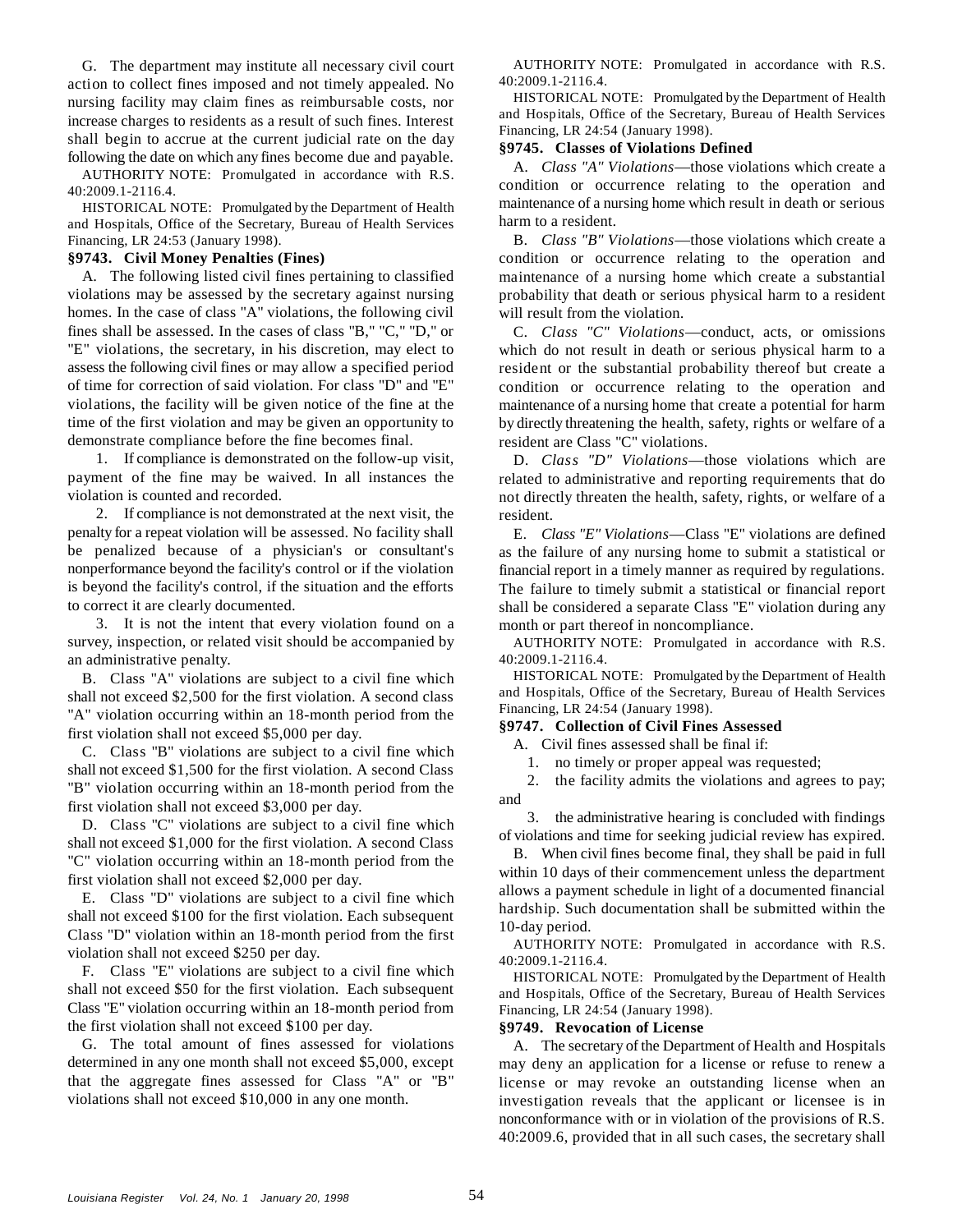notice specifying reasons for the action. physician licensed to practice in Louisiana and shall have

or revocation of a license, shall notify the applicant or licensee 2. The nursing home shall be responsible for assisting in of his right to file a suspensive appeal with the Office of the obtaining an attending physician, with the resident's or Secretary within 30 calendar days from the date the notice, as sponsor's approval, when the resident or sponsor is unable to described in this Subchapter, is received by him. This appeal find one. or request for a hearing shall specify, in detail, reasons why the B. Another physician supervises the medical care of appeal is lodged and why the appellant feels aggrieved by the residents when their attending physician is unavailable. action of the secretary. C. Any required physician task may also be satisfied when

appeal, at such time and place as such members deem proper, of a physician. and after such hearing, to render a written opinion on the D. The nursing home shall provide or arrange for the issues presented at the hearing. The written decision or opinion provision of physician services 24 hours a day, in case of of a majority of the members conducting the hearing shall emergency. constitute final administrative action on the appeal. E. The name and telephone numbers of the attending

power to administer oaths and to subpoena witnesses on behalf emergency, when the attending physician is not available, shall of the board or any party in interest and compel the production be posted at each nursing station. Upon request, the telephone of books and papers pertinent to any investigation or hearing numbers of the attending physician or his/her replacement in authorized by this Subchapter, provided that in all cases case of emergency shall be provided to the resident, guardian, witness fees and transportation and similar hearing costs shall or sponsor. be paid by the appellant or by the Department of Health and Hospitals if the appellant is found innocent of charges. Any person, having been served with a subpoena, who shall fail to appear in response to the subpoena or fail or refuse to answer any question or fail to produce any books or papers pertinent to any investigation or hearing or who shall knowingly give false testimony therein shall be guilty of a misdemeanor and shall, upon conviction, be punished by a fine of not less than \$100, nor more than \$500, or by imprisonment of not less than one month nor more than six months, or by both such fine and imprisonment.

AUTHORITY NOTE: Promulgated in accordance with R.S. 40:2009.1-2116.4.

HISTORICAL NOTE: Promulgated by the Department of Health and Hospitals, Office of the Secretary, Bureau of Health Services Financing, LR 24:54 (January 1998).

# **Chapter 98. Nursing Homes**

### **Subchapter A. Physician Services**

#### **§9801. Medical Director**

agreement, a physician currently holding an unrestricted physician, the attending physician may attest to its accuracy by license to practice medicine by the Louisiana State Board of countersigning it and placing a copy in the resident's record; or Medical Examiners to serve as medical director. 2. if the resident is transferring from another nursing

AUTHORITY NOTE: Promulgated in accordance with R.S. 40:2009.1-2116.4.

HISTORICAL NOTE: Promulgated by the Department of Health and Hospitals, Office of the Secretary, Bureau of Health Services Financing, LR 24:55 (January 1998).

### **§9803. Physician Supervision**

A. A resident shall be admitted to the nursing home only with an order from a physician licensed to practice in Louisiana.

furnish the applicant or licensee 30 calendar days written 1. Each resident shall remain under the care of a B. The secretary, in a written notice of denial, nonrenewal, freedom of choice in selecting his/her attending physician.

C. When any appeal, as described in this Subchapter, is performed by an advanced-practice registered nurse or received by the secretary, if timely filed, he shall appoint an physician assistant who is not an employee of the nursing impartial three-member board to conduct a hearing on the home, but who is working under the direction and supervision

D. Any member of said board or the secretary shall have physicians and the physicians to be called in case of

AUTHORITY NOTE: Promulgated in accordance with R.S. 40:2009.1-2116.4.

HISTORICAL NOTE: Promulgated by the Department of Health and Hospitals, Office of the Secretary, Bureau of Health Services Financing, LR 24:55 (January 1998).

# **§9805. Physician Visits and Responsibilities**

A. At the time each resident is admitted, the nursing home shall have attending physician's orders for the resident's immediate care. At a minimum, these orders shall consist of dietary, drugs (if necessary), and routine care to maintain or improve the resident's functional abilities.

B. If the orders are from a physician other than the resident's attending physician, they shall be communicated to the attending physician and verification entered into the resident's clinical record by the nurse who took the orders.

C. A physical examination shall be performed by the attending physician within 72 hours after admission, unless such examination was performed within 30 days prior to admission, with the following exceptions:

A. The nursing home shall designate, pursuant to a written 1. if the physical examination was performed by another

B. The medical director shall serve as consultant regarding home with the same attending physician, a copy of the previous medical care policies and procedures. physical examination may be obtained from the transferring facility with the attending physician initialing its new date. The clinical history and physical examination, together with diagnoses shall be in the resident's medical record.

> D. Each resident shall be seen by his/her attending physician at intervals to meet the medical needs of the resident, but at least annually.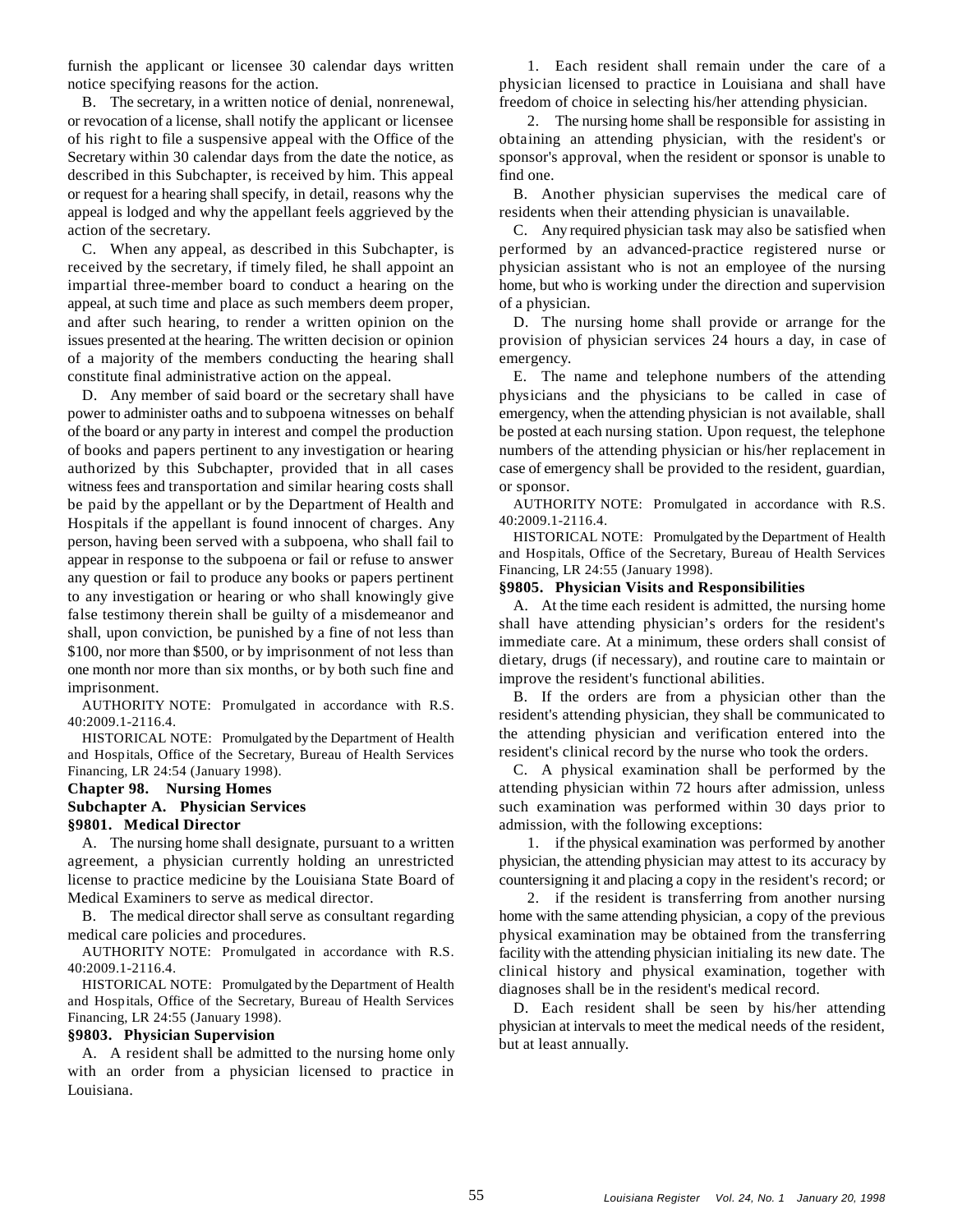E. At each visit, the attending physician shall write, date and sign progress notes.

F. The physician's treatment plan (physician's orders) shall be reviewed by the attending physician at least once annually.

G. Physician telephone/verbal orders shall be received only by physicians, pharmacists, or licensed nurses. These orders shall be reduced to writing in the resident's clinical record and signed and dated by the authorized individual receiving the order. Telephone/verbal orders shall be countersigned by the physician within seven days.

H. Use of signature stamps by physicians is allowed when the signature stamp is authorized by the individual whose signature the stamp represents. The administrative office of the nursing home shall have on file a signed statement to the effect that the physician is the only one who has the stamp and uses it. There shall be no delegation of signature stamps to another individual.

I. At the option of the nursing home attending physician, any required physician task in a nursing home may also be satisfied when performed by an advanced-practice registered nurse when these tasks are within their realm of education and practice, or physician assistant when these tasks are so identified within their protocols, and who is not an employee of the nursing home, but who is working under the direction and supervision of an attending physician.

AUTHORITY NOTE: Promulgated in accordance with R.S. 40:2009.1-2116.4.

HISTORICAL NOTE: Promulgated by the Department of Health and Hospitals, Office of the Secretary, Bureau of Health Services Financing, LR 24:55 (January 1998).

### **§9807. Standing Orders**

A. Physician's standing orders are permissible but shall be individualized, taking into consideration such things as drug allergies, sex-specific orders, and the pertinent physical condition of the resident.

B. Over-the-counter drugs are to be utilized on a physician's standing orders. Controlled or prescription drugs except those commonly used in routine situations, should not be on standing orders and must be an individual order reduced to writing on the physician's order sheet as either a routine or pro re nata (prn) order. Each order shall include the following:

- 1. name of the medication;
- 2. strength of the medication;
- 3. specific dose of the medication (not a dose range);
- 4. route of administration;
- 5. reason for administration;

6. time interval between doses for administering the medication;

7. maximum dosage or number of times to be administered in a specific time frame; and

8. when to notify the attending physician if the medication is not effective.

C. Standing orders shall be signed and dated by the attending physician initially and at least annually thereafter.

D. A copy of the standing orders shall be maintained in the resident's active clinical record.

AUTHORITY NOTE: Promulgated in accordance with R.S. 40:2009.1-2116.4.

HISTORICAL NOTE: Promulgated by the Department of Health and Hospitals, Office of the Secretary, Bureau of Health Services Financing, LR 24:56 (January 1998).

# **Subchapter B. Nursing Services**

# **§9809. General Provisions**

The nursing home shall have sufficient nursing staff to provide nursing and related services that meet the needs of each resident. The nursing home shall assure that each resident receives treatments, medications, diets, and other health services as prescribed and planned, all hours of each day.

AUTHORITY NOTE: Promulgated in accordance with R.S. 40:2009.1-2116.4.

HISTORICAL NOTE: Promulgated by the Department of Health and Hospitals, Office of the Secretary, Bureau of Health Services Financing, LR 24:56 (January 1998).

## **§9811. Nursing Service Personnel**

A. The nursing home shall provide a sufficient number of nursing service personnel consisting of registered nurses, licensed practical nurses, and nurse aides to provide nursing care to all residents in accordance with resident care plans 24 hours per day.

1. As a minimum, the nursing home shall provide 1.5 hours of care per patient each day.

2. Nursing service personnel shall be assigned duties consistent with their education and experience, and based on the characteristics of the resident load and the kinds of nursing skills needed to provide care to the residents.

3. Nursing service personnel shall be actively on duty. Licensed nurse coverage shall be provided 24 hours per day.

B. The nursing home shall designate a registered nurse to serve as the director of nursing services on a full-time basis during the day-tour of duty. The director of nursing services may serve as charge nurse only when the nursing home has an average daily occupancy of 60 or fewer residents.

C. If the director of nursing services has non-nursing administrative responsibility for the nursing home on a regular basis, there shall be another registered nurse assistant to provide direction of care-delivery to residents.

D. There shall be on duty, at all times, at least one licensed nurse to serve as charge nurse responsible for the supervision of the total nursing activities in the nursing home or assigned nursing unit.

E. Nurse aides shall be assigned duties consistent with their training and successful demonstration of competencies.

F. In building complexes or multistory buildings, each building or floor housing residents shall be considered a separate nursing unit and staffed separate, exclusive of the director of nursing.

AUTHORITY NOTE: Promulgated in accordance with R.S. 40:2009.1-2116.4.

HISTORICAL NOTE: Promulgated by the Department of Health and Hospitals, Office of the Secretary, Bureau of Health Services Financing, LR 24:56 (January 1998).

# **§9813. Nursing Care**

A. Each resident shall receive personal attention and nursing care in accordance with his/her condition and consistent with current acceptable nursing practice. Residents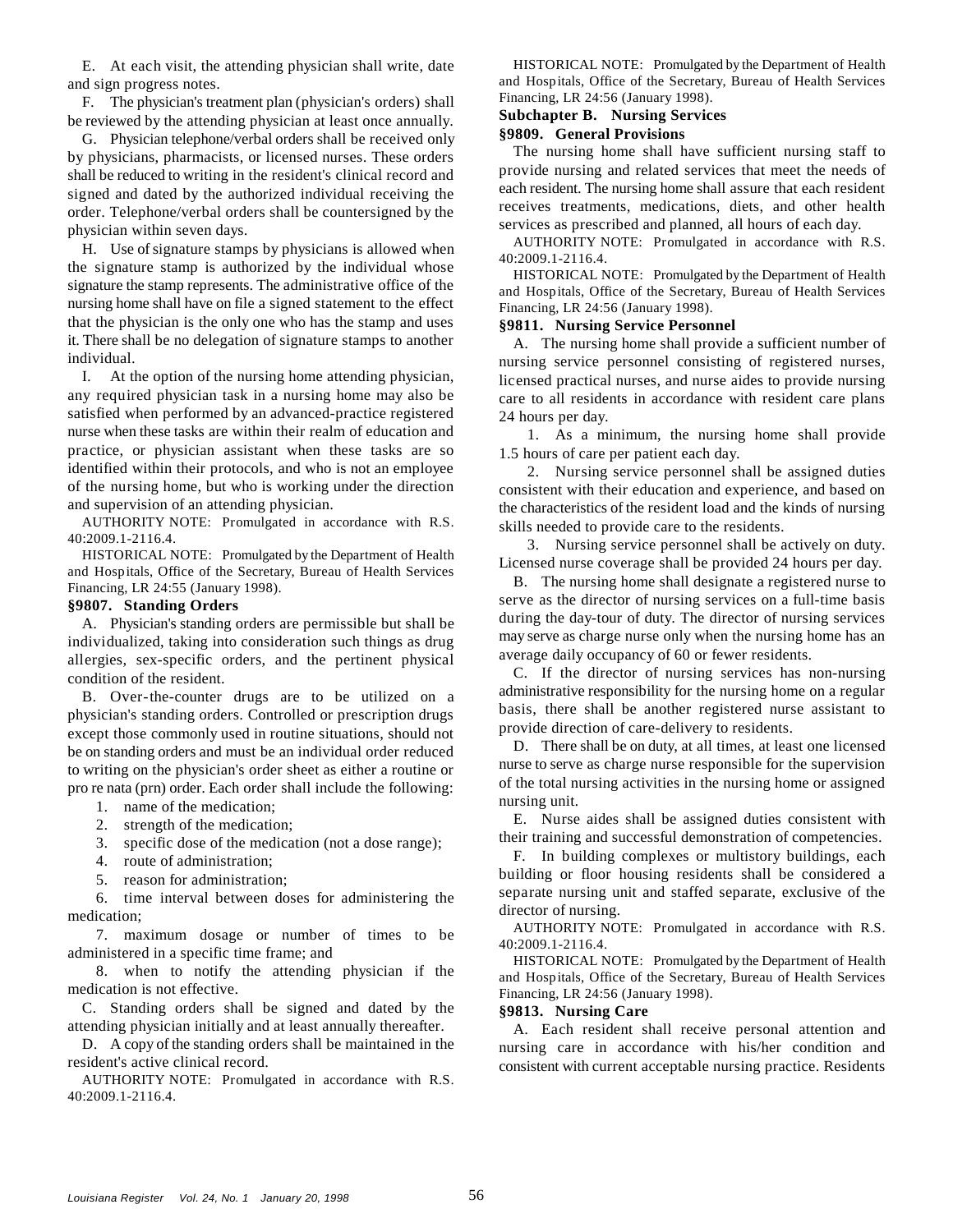unable to carry out activities of daily living shall receive the personnel competent to carry out the functions of the dietary necessary services to maintain good nutrition, grooming, and services. personal and oral hygiene.

B. Each resident shall be kept clean, dry, well-groomed and dressed appropriately to the time of day and the environment; and good body and oral hygiene shall be maintained. Skin care shall be provided to each resident as needed to prevent dryness, scaling, irritation, itching, and/or pressure sores.

C. Restorative nursing care shall be provided to each resident to achieve and maintain the highest possible degree of function, self-care, and independence. Restorative nursing care shall be provided for the residents requiring such care.

D. Residents requiring assistance at mealtimes shall be assisted when necessary.

E. The nursing home shall endeavor to keep residents free from pressure sores with measures taken toward their prevention.

F. Residents requiring restraints shall be restrained with standard types of devices, applied in a manner consistent with manufacturer's specifications, and that permits speedy removal in the event of an emergency. Each restrained resident shall be monitored every 30 minutes and released for 10 minutes every two hours. Restraints shall not be used for punishment nor convenience of staff.

G. The nursing home shall promptly inform the resident; consult with the resident's attending physician; notify the resident's legal representative or interested family member, if known; and maintain documentation when there is an accident which results in injury and requires physician intervention, or significant change in the resident's physical, mental, or psychosocial status.

AUTHORITY NOTE: Promulgated in accordance with R.S. 40:2009.1-2116.4.

HISTORICAL NOTE: Promulgated by the Department of Health and Hospitals, Office of the Secretary, Bureau of Health Services Financing, LR 24:56 (January 1998).

# **Subchapter C. Dietetic Services**

# **§9815. General Provisions**

The nursing home shall provide each resident with a it is served. nourishing, palatable, well-balanced diet that meets the daily 2. A current therapeutic diet manual, approved by a nutritional and special dietary needs of each resident. registered dietitian, shall be readily available to attending

AUTHORITY NOTE: Promulgated in accordance with R.S. 40:2009.1-2116.4.

HISTORICAL NOTE: Promulgated by the Department of Health and Hospitals, Office of the Secretary, Bureau of Health Services Financing, LR 24:57 (January 1998).

#### **§9817. Dietary Service Personnel**

A. The nursing home shall employ a licensed dietitian either full-time, part-time or on a consultant basis. A minimum consultation time shall be not less than eight hours per month to ensure nutritional needs of residents are addressed timely. There shall be documentation to support that the consultation time was given.

B. If a licensed dietitian is not employed full-time, the nursing home shall designate a full-time person to serve as the dietary manager.

C. Residents at nutritional risk shall have an in-depth nutritional assessment conducted by the consulting dietitian.

D. The nursing home shall employ sufficient support

AUTHORITY NOTE: Promulgated in accordance with R.S. 40:2009.1-2116.4.

HISTORICAL NOTE: Promulgated by the Department of Health and Hospitals, Office of the Secretary, Bureau of Health Services Financing, LR 24:57 (January 1998).

# **§9819. Menus and Nutritional Adequacy**

A. Menus shall be planned, approved, signed and dated by a licensed dietitian prior to use in the nursing home to meet the nutritional needs of the residents in accordance with the recommended dietary allowances of the Food and Nutrition Board of the National Research Council and the National Academy of Sciences, taking into account the cultural background and food habits of residents, or as modified in accordance with the orders of the practitioner(s) responsible for the care of the resident:

1. menus shall be written for each therapeutic diet ordered;

2. if cycle menus are used, the cycle shall cover a minimum of three weeks and shall be different each day of the week;

3. each day's menu shall show the actual date served and shall be retained for six months;

4. menus for the current week shall be available to the residents and posted where food is prepared and served for dietary personnel. Portion sizes shall be reflected either on the menu or within the recipe used to prepare the meal.

B. Therapeutic diets shall be prescribed by the medical practitioner responsible for the care of the resident. Each resident's diet order shall be documented in the resident's clinical record. There shall be a procedure for the accurate transmittal of dietary orders to the dietary service and informing the dietary service when the resident does not receive the ordered diet or is unable to consume the diet, with action taken as appropriate.

1. The nursing home shall maintain a current list of residents identified by name, room number, and diet order, and such identification shall accompany each resident's meal when

physicians, nursing staff, and dietetic service personnel and shall be the guide used for ordering and serving diets.

C. Each resident shall receive and the nursing home shall provide:

1. at least three meals daily, at regular times comparable to normal mealtimes in the community;

2. food prepared by methods that conserve nutritive value, flavor, and appearance;

3. food that is palatable, attractive, and at the proper temperature;

4. food prepared in a form designed to meet individual needs; and

5. substitutes offered of similar nutritional value to residents who refuse food or beverages served.

D. A list of all menu substitutions shall be kept for 30 days.

E. There shall be no more than 14 hours between a substantial evening meal and breakfast the following day. A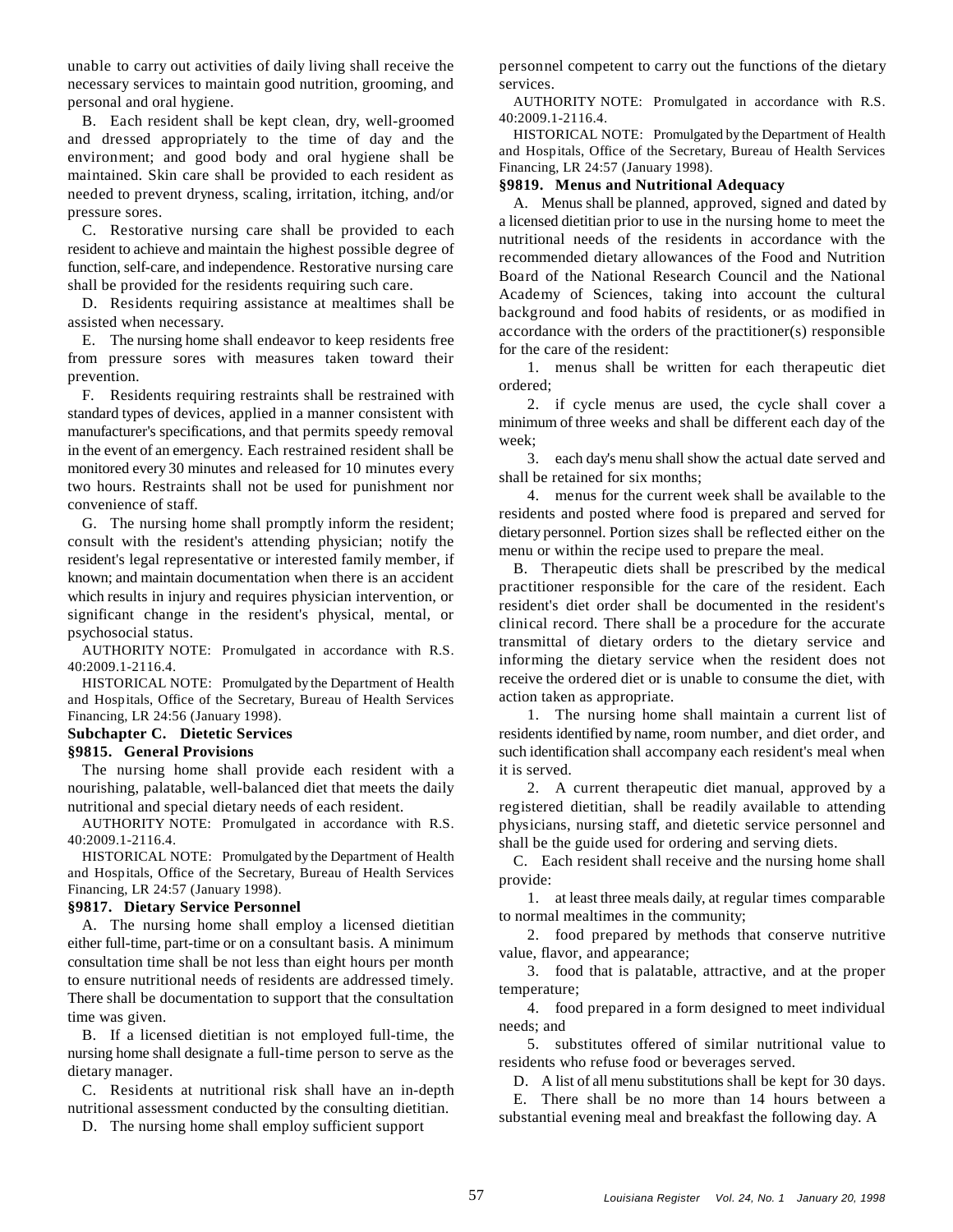substantial evening meal is defined as an offering of three or manufacturer's specifications or instructions) and 180EF for more menu items at one time, one of which includes a high-<br>the final rinse; or quality protein such as meat, fish, eggs, or cheese. 2. maintaining water temperature in low temperature

substantial evening meal and breakfast the following day when specification or instructions) with 50 ppm (parts per million) a nourishing snack is offered at bedtime. A nourishing snack of hypochlorite (household bleach) on dish surfaces; or is defined as a verbal offering of items, single or in 3. maintaining a wash water temperature of 75EF, for

residents, unless contraindicated by the resident's medical rinse water; or a hot water immersion at 170EF for at least 30 practitioner, as documented in the resident's clinical record. seconds shall be maintained.

H. If residents require assistance in eating, food shall be J. Dietary staff shall not store personal items within the maintained at appropriate serving temperatures until assistance food preparation and storage areas. is provided. Feeder trays shall be delivered at the time staff is K. The kitchen shall not be used for dining of residents or immediately available for feeding. The same state of the state of the state of the state of the state of the state of the state of the state of the state of the state of the state of the state of the state of the state of

AUTHORITY NOTE: Promulgated in accordance with R.S. 40:2009.1-2116.4.

HISTORICAL NOTE: Promulgated by the Department of Health and Hospitals, Office of the Secretary, Bureau of Health Services Financing, LR 24:57 (January 1998).

# **§9821. Equipment and Supplies**

A. Special eating equipment and utensils shall be provided for residents who need them. At least a one week supply of staple food with a three-day supply of perishable food conforming to the approved menu shall be maintained on the premises.

B. An approved lavatory shall be convenient and properly equipped for dietary services staff use.

AUTHORITY NOTE: Promulgated in accordance with R.S. 40:2009.1-2116.4.

HISTORICAL NOTE: Promulgated by the Department of Health and Hospitals, Office of the Secretary, Bureau of Health Services Financing, LR 24:58 (January 1998). R. All ice intended for human consumption shall be free of

# **§9823. Sanitary Conditions** visible trash and sediment.

A. All food shall be procured, stored, prepared, distributed, and served under sanitary conditions to prevent food borne illness. This includes keeping all readily perishable food and drink according to *State Sanitary Code*. protected from contamination.

to *State Sanitary Code*.

C. Hot foods shall leave the kitchen or steam table according to *State Sanitary Code*.

D. In-room delivery temperatures shall be maintained according to *State Sanitary Code*.

E. Food shall be transported to residents' rooms in a manner that protects it from contamination, while maintaining required temperatures.

F. Refrigerated food which has been opened from its original package shall be covered, labeled, and dated.

G. All food shall be procured from sources that comply with all laws and regulations related to food and food labeling.

H. Food shall be in sound condition, free from spoilage, filth, or other contamination and shall be safe for human consumption.

I. All equipment and utensils used in the preparation and serving of food shall be properly cleansed, sanitized, and stored. This includes:

1. maintaining a water temperature in dishwashing machines at 140EF during the wash cycle (or according to the

F. There shall be no more than 16 hours between a machines at 120EF (or according to the manufacturer's

combination, from the basic food groups. manual washing in a three-compartment sink, with 25 ppm of G. Bedtime nourishments shall be offered nightly to all hypochlorite or equivalent, or 12.5 ppm of iodine in the final

L. Dietary staff shall use good hygienic practices.

M. Dietary employees engaged in the handling, preparation and serving of food shall use effective hair restraints to prevent the contamination of food or food contact surfaces.

N. Staff with communicable diseases or infected skin lesions shall not have contact with food if that contact will transmit the disease.

O. There shall be no use of tobacco products in the dietary department.

P. Toxic items such as insecticides, detergents, polishes, and the like shall be properly stored, labeled and used.

Q. Garbage and refuse shall be kept in durable, easily cleanable, insect and rodent-proof containers that do not leak and do not absorb liquids. Containers used in food preparation and utensil washing areas shall be kept covered when meal preparation is completed and when full.

1. Ice used for cooling stored food and food containers shall not be used for human consumption.

2. Ice stored in machines outside the kitchen shall be

B. Refrigerator temperatures shall be maintained according 3. Ice scoops shall be stored in a manner so as to protect them from becoming soiled or contaminated between usage.

AUTHORITY NOTE: Promulgated in accordance with R.S. 40:2009.1-2116.4.

HISTORICAL NOTE: Promulgated by the Department of Health and Hospitals, Office of the Secretary, Bureau of Health Services Financing, LR 24:58 (January 1998).

# **Subchapter D. Pharmaceutical Services §9825. General Requirements**

A. The nursing home shall provide emergency drugs and biologicals to its residents from an emergency kit licensed by the Louisiana State Board of Pharmacy and shall provide routine and emergency drugs and biologicals, ordered by a licensed practitioner, from a licensed pharmacy. Whether drugs and biologicals are obtained from the emergency kit(s) or from a community or institutional pharmacy permitted by the Louisiana State Board of Pharmacy, the nursing home is responsible for ensuring the timely availability of such drugs and biologicals for its residents and that pharmaceutical services are provided in accordance with accepted professional standards and all appropriate federal, state, and local laws and regulations.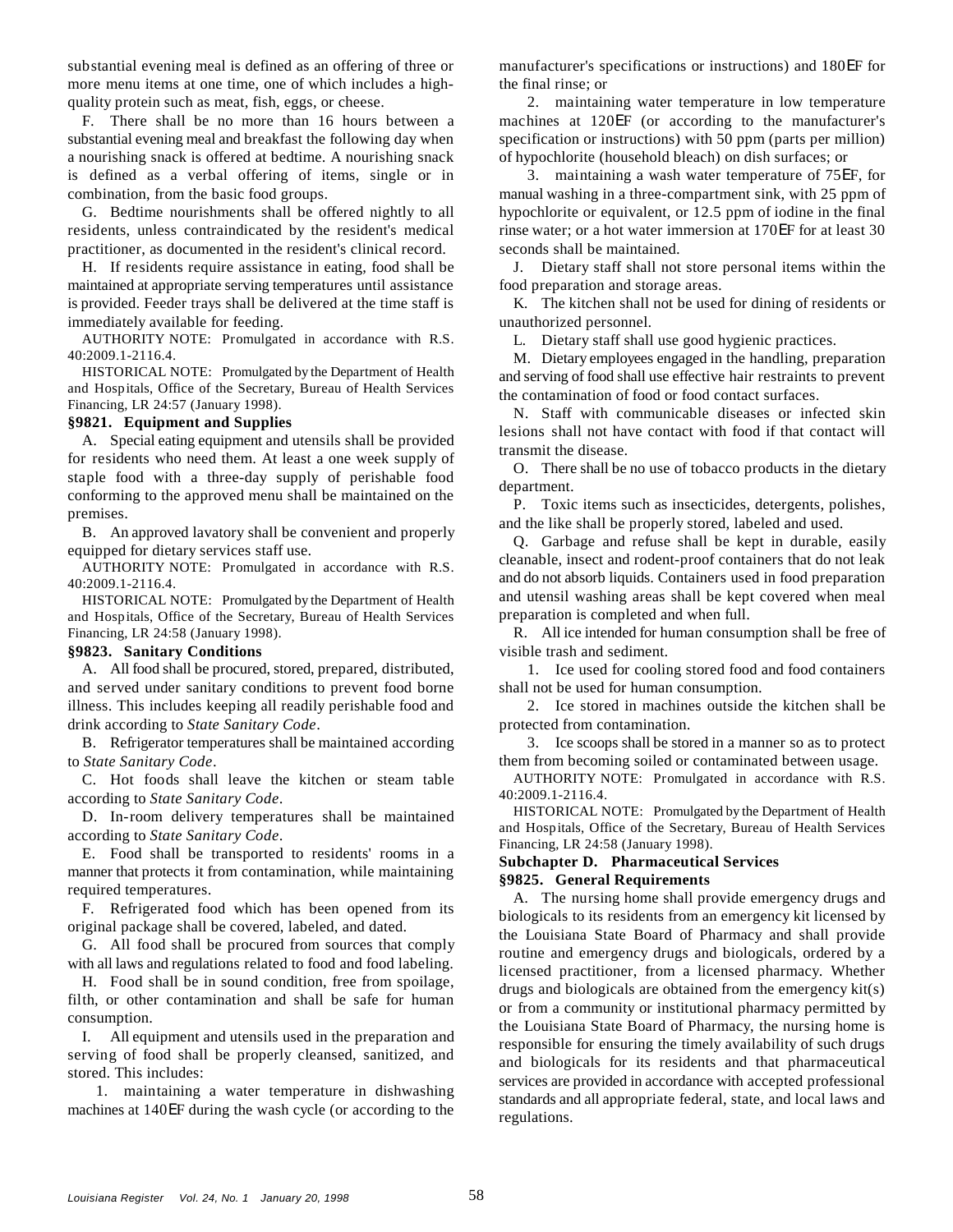B. The most current edition of drug reference materials under the direct visual supervision of licensed authorized shall be available. personnel.

AUTHORITY NOTE: Promulgated in accordance with R.S. 40:2009.1-2116.4.

HISTORICAL NOTE: Promulgated by the Department of Health and Hospitals, Office of the Secretary, Bureau of Health Services Financing, LR 24:58 (January 1998).

# **§9827. Consultant**

A. If the nursing home does not employ a licensed pharmacist, it shall have a designated consultant pharmacist that provides services in accordance with accepted pharmacy principles and standards. The minimum consultation time shall not be less than one hour per quarter, which shall not include drug regimen review activities.

B. There shall be documentation to support that the consultation time was given.

AUTHORITY NOTE: Promulgated in accordance with R.S. 40:2009.1-2116.4.

HISTORICAL NOTE: Promulgated by the Department of Health and Hospitals, Office of the Secretary, Bureau of Health Services Financing, LR 24:59 (January 1998).

### **§9829. Labeling**

A. All drug and biological containers shall be properly labeled by a licensed pharmacist following the guidelines established by the Louisiana State Board of Pharmacy.

B. The label on prepackaged (unit dose) containers shall follow the established guidelines of the Louisiana State Board of Pharmacy.

C. Over-the-counter (nonprescription) medications and biologicals, may be purchased in bulk packaging and shall be plainly labeled with the medication name and strength and any additional information in accordance with the nursing home's policies and procedures. Over-the-counter medications specifically purchased for a resident shall be labeled as previously stipulated to include the resident's name. The manufacturer's labeling information shall be present in the absence of prescription labeling.

D. The nursing home shall develop procedures to assure proper labeling for medications provided a resident for a temporary absence.

E. The nursing home shall have a procedure for the proper identification and labeling of medication brought into the nursing home from an outside source.

AUTHORITY NOTE: Promulgated in accordance with R.S. 40:2009.1-2116.4.

HISTORICAL NOTE: Promulgated by the Department of Health and Hospitals, Office of the Secretary, Bureau of Health Services Financing, LR 24:59 (January 1998). C. Expired medication(s) shall not be available for resident

A. All drugs and biologicals shall be stored in a locked area/cabinet and kept at proper temperatures and lighting. The medicine room or medication preparation area shall have an operable sink with hot and cold water, paper towels, and a soap dispenser.

B. Access to drug storage areas shall be limited to licensed nursing personnel, the licensed nursing home administrator, and the consultant pharmacist as authorized in the nursing home's policy and procedure manual. Any unlicensed, unauthorized individual (e.g., housekeepers, maintenance personnel, etc.) needing access to drug storage areas shall be

C. Medication requiring refrigeration shall be kept separate from foods, in separate containers, within a refrigerator and stored at a temperature range of 36E to 46EF.

1. Laboratory solutions or materials awaiting laboratory pickup shall not be stored in refrigerators with food and/or medication.

2. Medication for "external use only" shall be stored separate from other medication and food.

D. Separately locked, permanently affixed compartments shall be provided for storage of controlled drugs listed in Schedule II of the Comprehensive Drug Abuse Prevention and Control Act of 1976 and other drugs subject to abuse.

E. Medications of each resident shall be kept and stored in their originally received containers, and transferring between containers is forbidden.

AUTHORITY NOTE: Promulgated in accordance with R.S. 40:2009.1-2116.4.

HISTORICAL NOTE: Promulgated by the Department of Health and Hospitals, Office of the Secretary, Bureau of Health Services Financing, LR 24:59 (January 1998).

### **§9833. Disposition**

A. Prescription and Over-The-Counter (OTC) medications and biologicals are to be disposed of in the following manner:

1. If medication(s) and/or biological are discontinued, or the resident is discharged to the hospital, the nursing home will retain the medication(s) for up to 60 days and then destroy as described in §9833.C.2. These must be stored in an appropriately secured storage area approved by the DON and consultant pharmacist. If the resident is deceased, the medication will be disposed of as described in §9833.C.2, unless a written order of the attending physician specifies otherwise. If the resident is transferred to another facility, the medication will accompany the resident to the receiving facility, on the written order of the attending physician.

2. Controlled drugs shall not be released or sent with a resident upon transfer or discharge, except on the written order of the attending physician.

B. If the resident/legal representative receives the medications or biologicals, upon written order of the physician, documentation containing the name and the amount of the medication or biological to be received shall be completed and signed by the resident or legal representative and a facility representative acknowledging their receipt. This document shall be placed in the resident's clinical record.

**§9831. Storage** or staff use. These shall be destroyed on-site by nursing home personnel no later than 90 days from their expiration/discontinuation date utilizing the following methods:

> 1. Controlled drugs shall be destroyed on-site by a licensed pharmacist after receiving DEA authorization to do so on a continuing basis, and witnessed by a state or local law enforcement officer or other licensed nursing home individual, such as RN, LPN or MD. All controlled substances to be destroyed shall be inventoried and listed on a DEA Form 41, a copy of which shall be maintained on the premises, and a copy mailed to the Louisiana State Board of Pharmacy.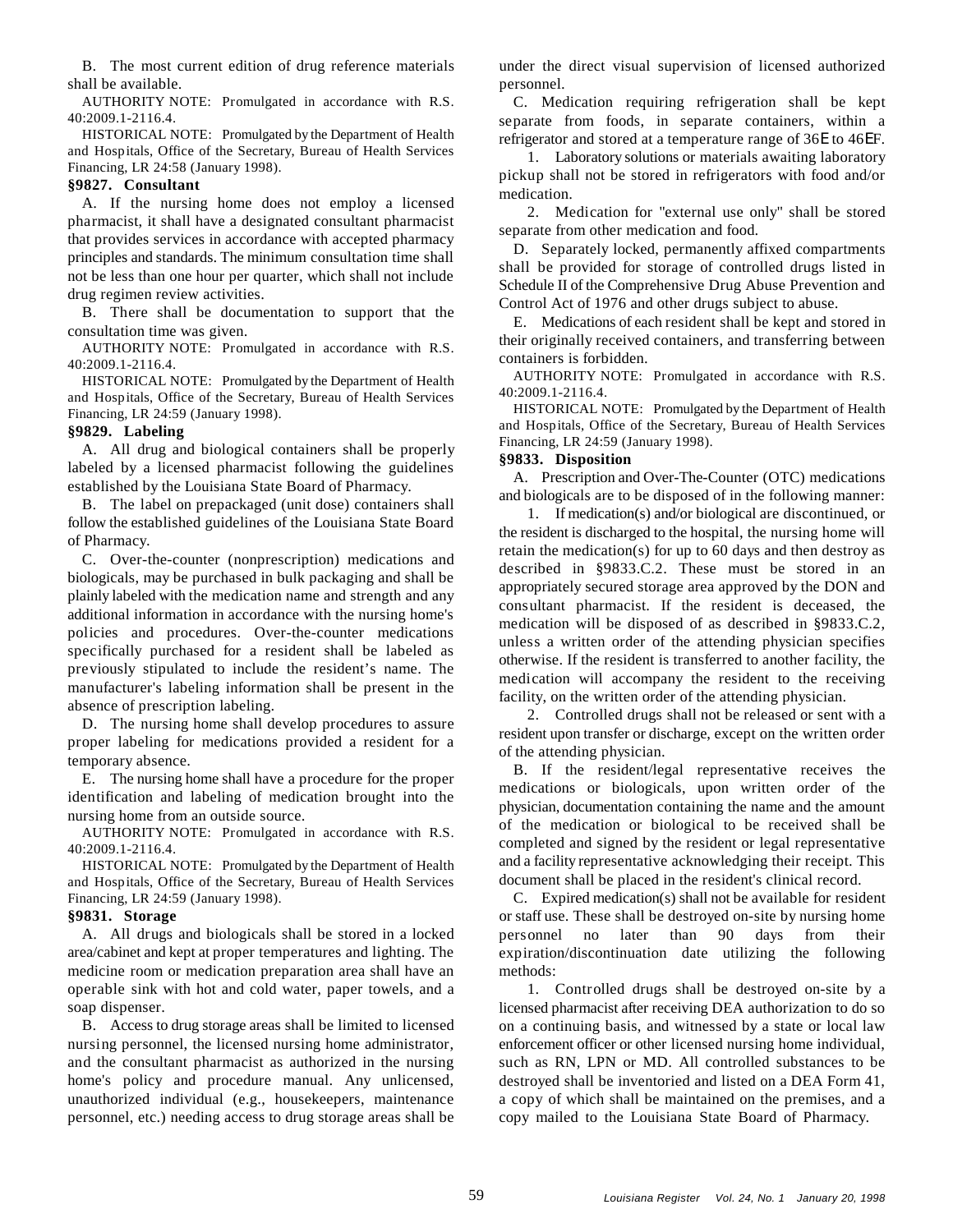These drugs shall also be listed on the resident's individual B. A separate permit is required for each emergency accumulative drug destruction record. medication kit.

2. For noncontrolled drugs, there shall be documentation of the resident's name; name, strength, and quantity of the drug destroyed; prescription number; method and date of destruction; signatures of at least two individuals (which shall be either licensed nurses who are employees of the nursing home, or the consultant pharmacist) witnessing the destruction. Medications of residents transferred to a hospital may be retained until the resident's return. Upon the resident's return, the physician's order shall dictate whether or not the resident is to continue the same drug regimen as previously ordered. Medications not reordered by the physician shall be destroyed, using the procedures outlined above.

AUTHORITY NOTE: Promulgated in accordance with R.S. 40:2009.1-2116.4.

HISTORICAL NOTE: Promulgated by the Department of Health and Hospitals, Office of the Secretary, Bureau of Health Services Financing, LR 24:59 (January 1998).

### **§9835. Administration**

residents unless ordered by a practitioner (e.g., physician, immediately to the resident's attending physician by a licensed dentist, or Doctor of Osteopathy) duly licensed to prescribe nurse, and an entry made in the resident's record. drugs. Such orders shall be in writing over the practitioner's 3. Medications not specifically prescribed as to time or signature. Drugs and biologicals shall be administered only by number of doses shall automatically be stopped after a medical personnel or licensed nurses authorized to administer reasonable time that is predetermined by the nursing home's drugs and biologicals under their practice act. written policy and procedures. The attending physician shall be

possible after doses are prepared, not to exceed two hours. he/she may decide if the administration of the medication is to They shall be administered by the same person who prepared be continued or altered. the doses for administration, except under unit dose package B. Controlled Drugs distribution systems. 1. The nursing home shall establish a system of records

permissible by the nursing home's policy and procedure, and detail to enable an accurate accounting of all controlled drugs if an interdisciplinary team has determined that this practice is received, administered, and destroyed or otherwise disposed. safe. The team shall also determine who will be responsible for Only licensed medical personnel shall be allowed to receive storage and documentation of the administration of drugs. The and sign for delivery of controlled drugs. resident's care plan shall reflect approval to self-administer 2. Control records of schedule II drugs shall be medications. The individual resident records shall list each type maintained. The individual resident records shall list each type

AUTHORITY NOTE: Promulgated in accordance with R.S. 40:2009.1-2116.4.

HISTORICAL NOTE: Promulgated by the Department of Health and Hospitals, Office of the Secretary, Bureau of Health Services Financing, LR 24:60 (January 1998).

#### **§9837. Drug Regimen Review**

The drug regimen of each resident shall be reviewed as often as dictated by the resident's condition. Irregularities shall be reported, in writing, to the resident's attending physician and director of nursing, and these reports shall be acted upon.

AUTHORITY NOTE: Promulgated in accordance with R.S. 40:2009.1-2116.4.

HISTORICAL NOTE: Promulgated by the Department of Health and Hospitals, Office of the Secretary, Bureau of Health Services Financing, LR 24:60 (January 1998). 3. prescription number;

A. If an emergency medication kit is used in the nursing home, a permit shall be obtained and maintained in accordance with the Louisiana State Board of Pharmacy.

AUTHORITY NOTE: Promulgated in accordance with R.S. 40:2009.1-2116.4.

HISTORICAL NOTE: Promulgated by the Department of Health and Hospitals, Office of the Secretary, Bureau of Health Services Financing, LR 24:60 (January 1998).

# **§9841. Medication Record Keeping**

A. General Records

1. Each resident shall have a Medication Administration Record (MAR) on which the dose of each drug or biological administered shall be properly recorded by the person administering the drug or biological to include:

a. name, strength, and dosage of the medication;

b. method of administration including site, if applicable;

c. time of administration defined as one hour before to one hour after the ordered time of administration; and

d. the initials of persons administering the medication along with a legend of the initials.

A. Drugs and biologicals shall not be administered to 2. Medication errors and drug reactions shall be reported

B. Drugs and biologicals shall be administered as soon as notified of an automatic stop order prior to the last dose so that

C. An individual resident may self-administer drugs if of receipt and disposition of all controlled drugs in sufficient

and strength of drug and the following information:

- a. date;
- b. time administered;
- c. name of resident;
- d. dose;
- e. physician's name;
- f. signature of person administering the dose; and
- g. the balance on hand.

C. Noncontrolled Drugs. Records of noncontrolled medication destruction shall be maintained in the resident's clinical record and shall include the following:

- 1. resident's name;
- 2. name, strength, and quantity of the medication;
- 
- **§9839. Emergency Medication Kit** 4. method and date of destruction;

5. signatures of at least two individuals (which shall be either licensed nurses, who are employees of the nursing home, or the consultant pharmacist) witnessing the destruction.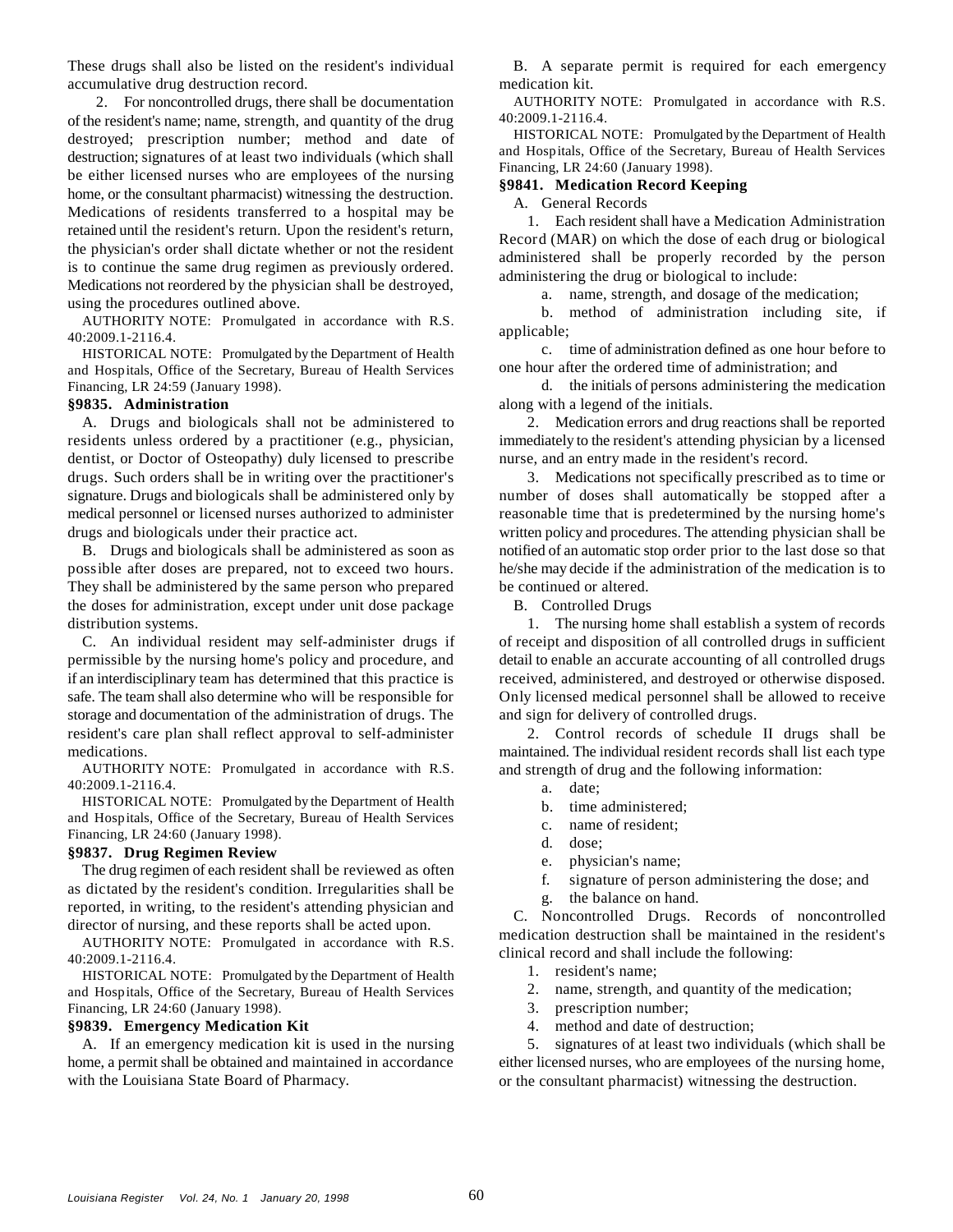AUTHORITY NOTE: Promulgated in accordance with R.S. 40:2009.1-2116.4.

HISTORICAL NOTE: Promulgated by the Department of Health and Hospitals, Office of the Secretary, Bureau of Health Services Financing, LR 24:60 (January 1998).

# **Subchapter E. Activity Services**

# **§9843. Activities Program**

A. A nursing home shall provide for an ongoing program of diverse and meaningful activities designed to meet the interests and the physical, mental, and psychosocial well–being of each resident. The nursing home shall maintain clinical records on each

voluntary participation and choice of activities based upon and practices. Each resident's clinical record shall be his/her specific needs and interest. complete, accurately documented, readily accessible, and

AUTHORITY NOTE: Promulgated in accordance with R.S. 40:2009.1-2116.4.

HISTORICAL NOTE: Promulgated by the Department of Health and Hospitals, Office of the Secretary, Bureau of Health Services Financing, LR 24:61 (January 1998).

# **§9845. Activity Service Personnel**

The activities program shall be directed by a resident activities director. The resident activities director shall be responsible to the administrator or his/her designee for A. The overall supervisory responsibility for the resident administration and organization of the activities program. record service shall be assigned to a responsible employee of

AUTHORITY NOTE: Promulgated in accordance with R.S. 40:2009.1-2116.4.

HISTORICAL NOTE: Promulgated by the Department of Health and Hospitals, Office of the Secretary, Bureau of Health Services Financing, LR 24:61 (January 1998).

**Subchapter F. Social Services**

# **§9847. Social Services**

A nursing home shall provide medically-related social services to meet the needs of each resident.

AUTHORITY NOTE: Promulgated in accordance with R.S. 40:2009.1-2116.4.

HISTORICAL NOTE: Promulgated by the Department of Health and Hospitals, Office of the Secretary, Bureau of Health Services Financing, LR 24:61 (January 1998). photographic, microfilm, or other similar method or may be

An employee of the facility shall be designated as responsible for meeting the social services needs of the resident.

AUTHORITY NOTE: Promulgated in accordance with R.S. 40:2009.1-2116.4.

HISTORICAL NOTE: Promulgated by the Department of Health and Hospitals, Office of the Secretary, Bureau of Health Services Financing, LR 24:61 (January 1998).

# **Subchapter G. Rehabilitation Services**

**§9853. Delivery of Service**

Rehabilitative services, when provided in the nursing home, shall be delivered in a safe and accessible area. Rehabilitation services shall be provided under the written order of the resident's attending physician. These services shall be provided by appropriately credentialed individuals.

AUTHORITY NOTE: Promulgated in accordance with R.S. 40:2009.1-2116.4.

HISTORICAL NOTE: Promulgated by the Department of Health and Hospitals, Office of the Secretary, Bureau of Health Services Financing, LR 24:61 (January 1998).

### **§9855. Record Keeping**

An initial assessment, established by the appropriate therapist, and a written rehabilitation plan of care shall be

developed. The resident's progress will be recorded by the therapist at the time of each visit. This information will be maintained in the resident's clinical record.

AUTHORITY NOTE: Promulgated in accordance with R.S. 40:2009.1-2116.4.

HISTORICAL NOTE: Promulgated by the Department of Health and Hospitals, Office of the Secretary, Bureau of Health Services Financing, LR 24:61 (January 1998).

# **Subchapter H. Resident Clinical Records §9857. General Provisions**

B. The activities program encourages each resident's resident in accordance with accepted professional standards systematically organized to facilitate retrieving and compiling information.

> AUTHORITY NOTE: Promulgated in accordance with R.S. 40:2009.1-2116.4.

> HISTORICAL NOTE: Promulgated by the Department of Health and Hospitals, Office of the Secretary, Bureau of Health Services Financing, LR 24:61 (January 1998).

### **§9859. Maintenance of Records**

the facility.

B. All entries in the clinical record shall be either typewritten or legibly written in ink, dated, and signed.

C. If electronic signatures are used, the nursing home shall develop a procedure to assure the confidentiality of each electronic signature and to prohibit the improper or unauthorized use of any computer generated signature.

D. If a facsimile communications system (FAX) is used, the nursing home shall take precautions when thermal paper is used to ensure that a legible copy is retained as long as the clinical record is retained.

**§9851. Social Service Personnel** kept by any magnetic, electronic, optical, or similar form of E. A nursing home record may be kept in any written, data compilation which is approved for such use by the department.

> F. No magnetic, electronic, optical, or similar method shall be approved unless it provides reasonable safeguards against erasure or alteration.

> G. A nursing home may, at its discretion, cause any nursing home record or part to be microfilmed, or similarly reproduced, in order to accomplish efficient storage and preservation of nursing home records.

> H. Upon an oral or written request, the nursing home shall give the resident or his/her legal representative access to all records pertaining to himself/herself including current clinical records within 24 hours, excluding weekends and holidays. After receipt of his/her records for inspection, the nursing home shall provide, upon request and two working days notice, at a cost consistent with the provisions of R.S. 40:1299(A)(2)(b), photocopies of the records or any portions of them.

> I. The nursing home shall ensure that all clinical records are completed within 90 days of discharge, transfer, or death. All information pertaining to a resident's stay is centralized in the clinical record.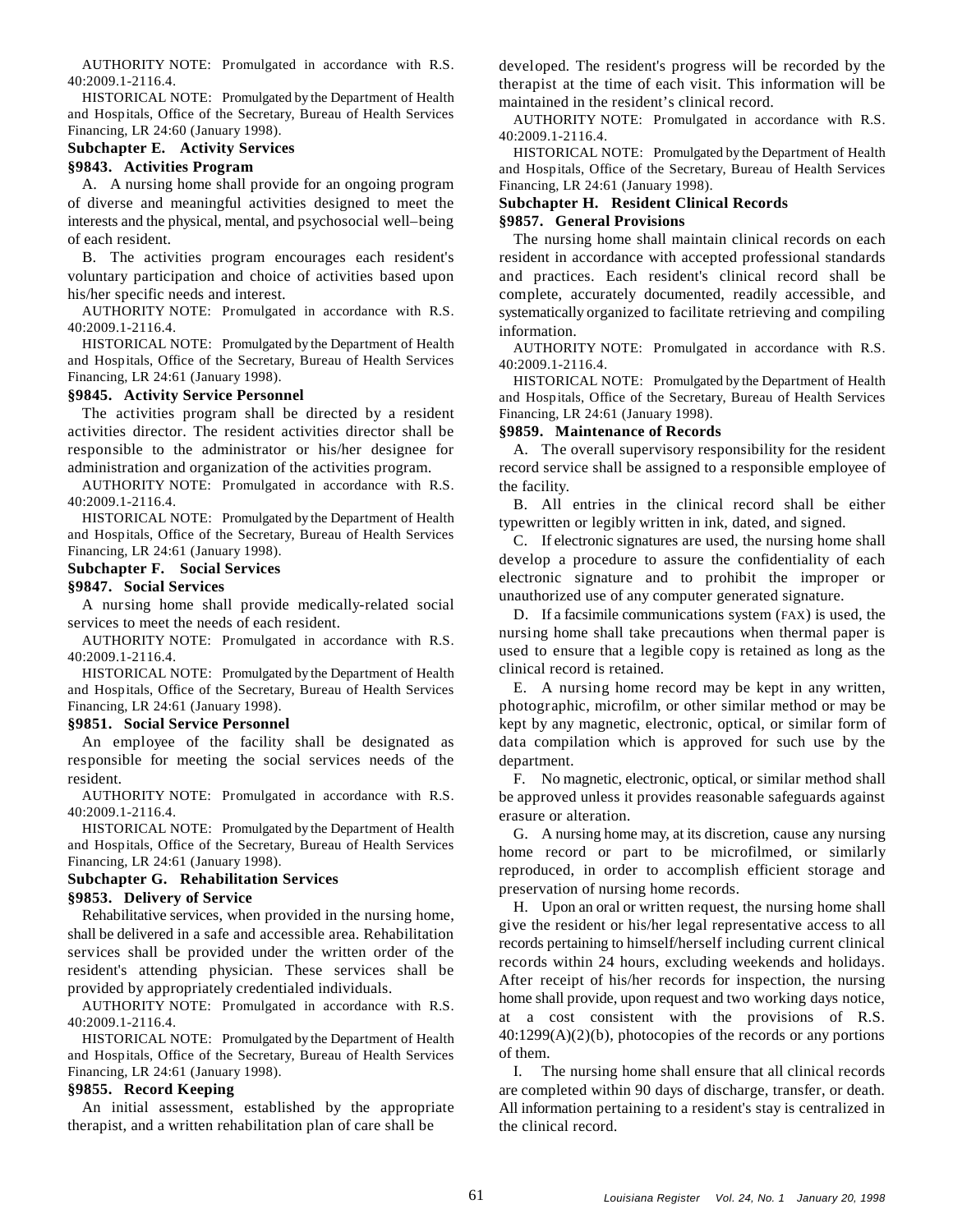40:2009.1-2116.4. 40:2009.1-2116.4.

and Hospitals, Office of the Secretary, Bureau of Health Services and Hospitals, Office of the Secretary, Bureau of Health Services Financing, LR 24:61 (January 1998). Financing, LR 24:62 (January 1998).

identify the resident clearly, to justify the diagnosis and nurses' station. treatment, and to document the results accurately. B. Each nurse's station shall be provided with working

- 
- 

- 
- 

6. entries describing treatments and services provided; and

7. reports of all diagnostic tests and procedures.

AUTHORITY NOTE: Promulgated in accordance with R.S. 40:2009.1-2116.4.

HISTORICAL NOTE: Promulgated by the Department of Health and Hospitals, Office of the Secretary, Bureau of Health Services Financing, LR 24:62 (January 1998).

# **§9863. Confidentiality**

The nursing home shall safeguard clinical record repair and so finished as to enable satisfactory cleaning. information against loss, destruction, or unauthorized use. The B. Each resident's bedroom shall have a floor at or above nursing home shall ensure the confidentiality of resident grade level; accommodate no more than four residents; have a records, including information in a computerized record minimum width of not less than 10 feet; have a ceiling height system, except when release is required by transfer to another of at least 7 feet; have electrical outlets in accordance with the health care institution, law, third party payment contract, or the resident. Information from or copies of records may be released only to authorized individuals, and the nursing home must ensure that unauthorized individuals cannot gain access to or alter resident records.

AUTHORITY NOTE: Promulgated in accordance with R.S. 40:2009.1-2116.4.

HISTORICAL NOTE: Promulgated by the Department of Health and Hospitals, Office of the Secretary, Bureau of Health Services Financing, LR 24:62 (January 1998).

# **§9865. Retention**

A. Clinical records shall be retained for a minimum of six years following a resident's discharge or death, unless the records are pertinent to a case in litigation, in which instance they shall be retained indefinitely or until the litigation is resolved.

B. A nursing home which is closing shall notify the department in writing at least 14 days prior to cessation of operation of their plan for the disposition of residents' clinical records for approval.

AUTHORITY NOTE: Promulgated in accordance with R.S. 40:2009.1-2116.4.

HISTORICAL NOTE: Promulgated by the Department of Health and Hospitals, Office of the Secretary, Bureau of Health Services Financing, LR 24:62 (January 1998).

# **Chapter 99. Nursing Homes Subchapter A. Physical Environment §9901. General Provisions**

The nursing home shall be designed, constructed, equipped, and maintained to protect the health and safety of residents, personnel, and the public.

AUTHORITY NOTE: Promulgated in accordance with R.S. AUTHORITY NOTE: Promulgated in accordance with R.S.

HISTORICAL NOTE: Promulgated by the Department of Health HISTORICAL NOTE: Promulgated by the Department of Health

# **§9861. Content §9903. Nurses' Station**

A. The clinical record contains sufficient information to A. Each floor of a multistory nursing home shall have a

B. As a minimum, each clinical record shall contain: space and accommodations for recording and charting 1. sufficient information to identify the resident; purposes by nursing home staff with storage space for 2. physician's orders; in–house resident records.

3. progress notes by all practitioners and professional C. The nurses' station shall be equipped to audibly receive personnel providing services to the resident; resident calls electronically through a call system from resident 4. a record of the resident's assessments; rooms and toilet and bathing facilities. There shall be a 5. the plan of care; medicine preparation room or area.

> AUTHORITY NOTE: Promulgated in accordance with R.S. 40:2009.1-2116.4.

> HISTORICAL NOTE: Promulgated by the Department of Health and Hospitals, Office of the Secretary, Bureau of Health Services Financing, LR 24:62 (January 1998).

### **§9905. Resident Rooms**

A. Resident bedrooms shall be designed and equipped for adequate nursing care, comfort, and privacy of residents. Each resident bedroom shall have a floor, walls, and ceilings in good

*National Electrical Code* of which the construction plans were initially approved by DHH and the State Fire Marshal's Office; have direct access to an exit corridor; and be so situated that passage through another resident's bedroom is unnecessary.

C. A ceiling height of at least 8 feet shall be provided in nursing homes or additions to nursing homes in which construction plans were initially approved by DHH and the State Fire Marshal's Office after January 20, 1998.

D. Private resident bedrooms shall measure at least 100 square feet of bedroom area.

E. Multiple resident bedrooms shall measure at least 80 square feet of bedroom area for each resident.

F. There shall be at least three feet between the sides and foot of the bed and any wall, other fixed obstruction, or other bed, unless the furniture arrangement is the resident's preference and does not interfere with service delivery. In nursing homes or additions to nursing homes in which construction plans were initially approved by DHH and the State Fire Marshal's Office after January 20, 1998, there shall be at least 4 feet between the sides and foot of the bed and any wall, other fixed obstruction, or other bed, unless the furniture arrangement is the resident's preference and does not interfere with service delivery.

G. Each resident's bedroom shall have at least one window opening to the outside atmosphere. Windows with sills less than 30 inches from the floor shall be provided with guard rails.

H. Each resident's bedroom window shall be provided with shades, curtains, drapes, or blinds.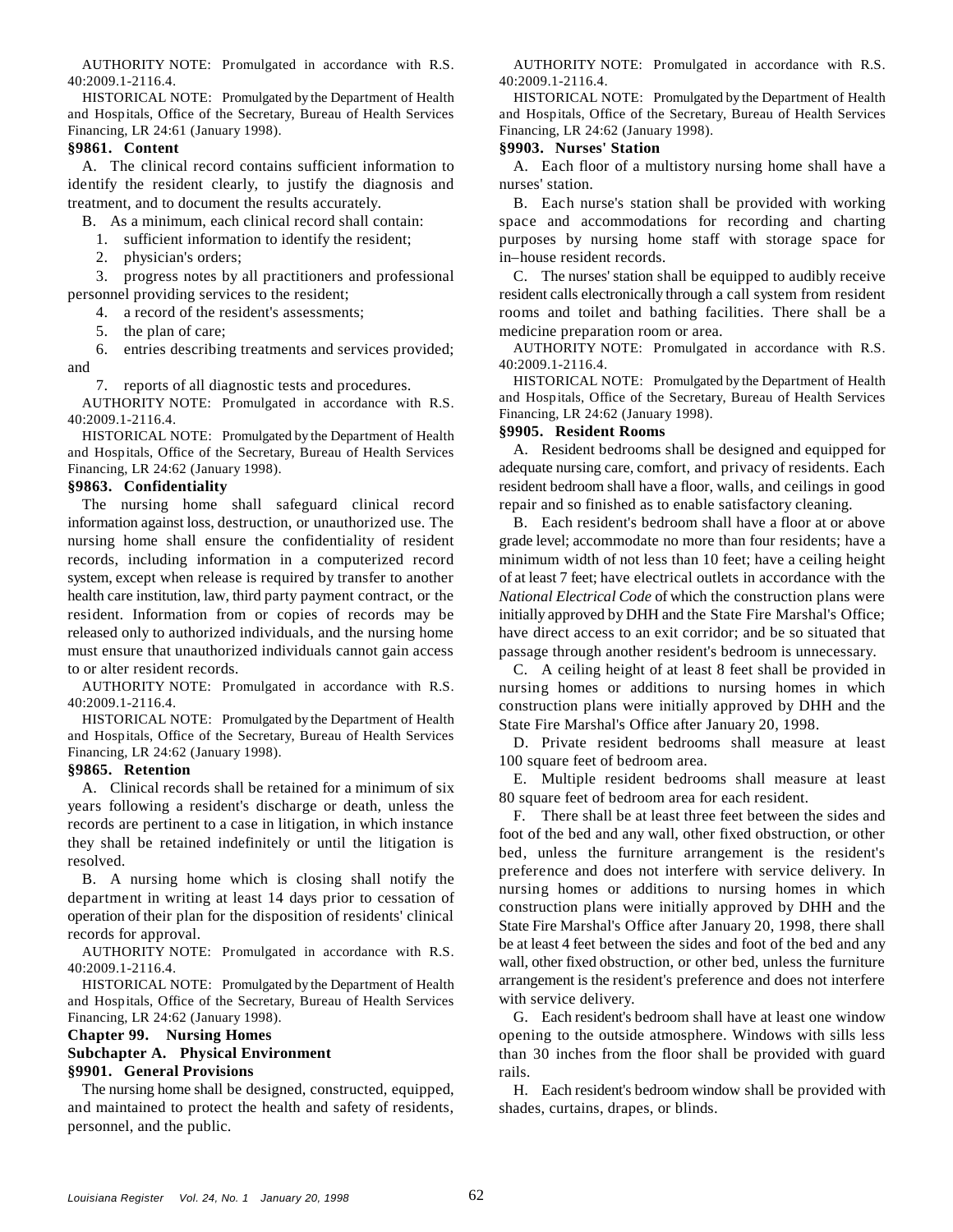AUTHORITY NOTE: Promulgated in accordance with R.S. 40:2009.1-2116.4.

HISTORICAL NOTE: Promulgated by the Department of Health and Hospitals, Office of the Secretary, Bureau of Health Services Financing, LR 24:62 (January 1998).

### **§9907. Resident Room Furnishings**

A. Each resident shall be provided with an individual bed of proper size and height for the convenience of the resident and equipped with:

1. a clean spring in good repair;

2. a clean, comfortable, well-constructed mattress at least 5 inches thick with waterproof ticking and correct size to fit the bed;

3. a clean, comfortable pillow shall be provided for each bed with extra pillows available to meet the needs of the residents;

4. adequate bed rails, when necessary, to meet the needs of the resident; and

5. sheets and covers appropriate to the weather and climate.

B. Screens or noncombustible ceiling-suspended privacy curtains which extend around the bed shall be provided for each bed in multiresident bedrooms to assure resident privacy. Total visual privacy without obstructing the passage of other residents either to the corridor, closet, lavatory, or adjacent toilet room nor fully encapsulating the bedroom window must be provided.

C. The nurses' call system cords, buttons, or other communication mechanisms shall be placed where they are within reach of each resident.

D. Each resident shall be provided a bedside table with at least two drawers, and an enclosed hanging space for clothing that is accessible to the resident. As appropriate to resident needs, each resident shall have a comfortable chair with armrests, waste receptacle, and access to mirror unless medically contraindicated.

E. Each resident who has tray service to his/her room shall be provided with an adjustable overbed table positioned so that the resident can eat comfortably.

F. Each resident shall be provided with a bedside light or over-the-bed light capable of being operated from the bed for nursing homes in which construction plans were initially approved by DHH and the State Fire Marshal's Office after May 1, 1997.

AUTHORITY NOTE: Promulgated in accordance with R.S. 40:2009.1-2116.4.

HISTORICAL NOTE: Promulgated by the Department of Health and Hospitals, Office of the Secretary, Bureau of Health Services Financing, LR 24:63 (January 1998).

# **§9909. Locked Units**

A. Nursing homes providing locked units must develop admission criteria. There must be documentation in the resident's record to indicate the unit is the least restrictive environment possible, and placement in the unit is needed to facilitate meeting the resident's needs.

B. Guidelines for admission shall be provided to either the resident, his/her family, and his/her legal representative.

C. Locked units are designed and staffed to provide the care and services necessary for the resident's needs to be met.

D. There must be sufficient staff to respond to emergency situations in the locked unit at all times.

E. The resident on the locked unit has the right to exercise those rights which have not been limited as a result of admission to the unit.

F. Care plans shall address the reasons for the resident being in the unit and how the facility is meeting the resident's needs.

G. Admission to a locked unit must be in compliance with R.S. 40:1299.53 and 40:2010.8.

AUTHORITY NOTE: Promulgated in accordance with R.S. 40:2009.1-2116.4.

HISTORICAL NOTE: Promulgated by the Department of Health and Hospitals, Office of the Secretary, Bureau of Health Services Financing, LR 24:63 (January 1998).

# **§9911. Toilet; Hand Washing; and Bathing Facilities**

A. Each floor occupied by residents shall be provided with a toilet, lavatory, and bathtub, whirlpool or shower.

B. Each bedroom shall be equipped with or conveniently located near adequate toilet and bathing facilities appropriate in number, size, and design to meet the needs of residents.

C. In nursing homes built prior to August 26, 1958, the following ratio shall be provided (whenever calculations include any fraction of a fixture, the next higher whole number of fixtures shall be installed):

| Lavatories                                                                                                                    | $1:10$ beds |
|-------------------------------------------------------------------------------------------------------------------------------|-------------|
| Toilets                                                                                                                       | $1:10$ beds |
| Showers or tubs                                                                                                               | $1:15$ beds |
| Whirlpools (optional)                                                                                                         | $1:20$ beds |
| ٠<br>$\mathbf{1}$<br>$\sim$ $\sim$ $\sim$ $\sim$ $\sim$ $\sim$<br>$\mathbf{1}$<br>$\sqrt{ }$<br>п.<br>$\mathbf r$<br>$\cdots$ |             |

D. In nursing homes built subsequent to August 26, 1958, the following ratio shall be provided (whenever calculations include any fraction of a fixture, the next higher whole number of fixtures shall be installed):

| Lavatories            | 1 per bedroom or immediately<br>adjacent thereto |
|-----------------------|--------------------------------------------------|
| Toilets               | $1:8$ beds                                       |
| Showers or tubs       | $1:10$ beds                                      |
| Whirlpools (optional) | $1:20$ beds                                      |

E. Bathrooms shall be easily accessible, conveniently located, well lighted, and ventilated to the outside atmosphere. Doors to bathrooms and toilet rooms used by residents shall be at least 2 feet 8 inches wide. The fixtures shall be of substantial construction, in good repair, and of such design to enable satisfactory cleaning.

F. Tub and shower bath bottoms shall be of nonslip material. Grab bars shall be provided to prevent falling and to assist in getting in and out of the tub or shower.

G. Separate toilet and lavatory facilities for use by employees shall be provided. Separate bathtubs, whirlpools, or showers shall be provided for employees who live on the premises.

H. Lights must be controlled by wall switches, which must be so placed that they cannot be reached from the bathtub, whirlpool, or shower.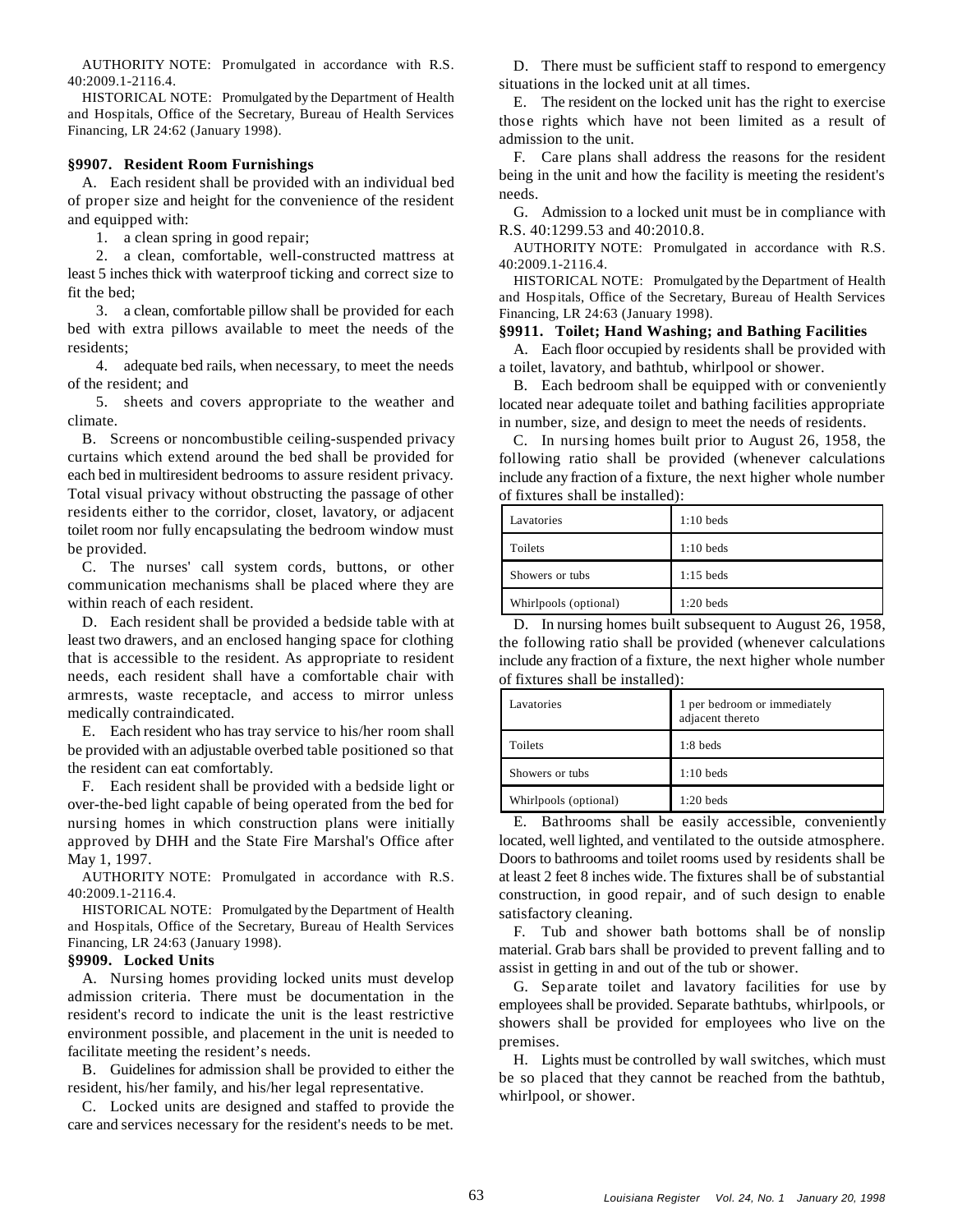AUTHORITY NOTE: Promulgated in accordance with R.S. 40:2009.1-2116.4.

HISTORICAL NOTE: Promulgated by the Department of Health and Hospitals, Office of the Secretary, Bureau of Health Services Financing, LR 24:63 (January 1998).

# **§9913. Dining and Resident Activities**

A. The nursing home shall provide one or more areas designated for resident dining and activities.

B. The dining room $(s)$  or area $(s)$  shall seat not less than 50 percent of the licensed capacity of the nursing home at one seating where plans were initially approved by the Fire Marshall on or after January 20, 1998. No smoking shall be allowed in these areas during meal times.

C. There shall be sufficient space and equipment to comfortably accommodate the residents who participate in group and individual activities. These areas shall be well lighted and ventilated and be adequately furnished to accommodate all activities.

D. Areas used for corridor traffic or for storage of equipment shall not be considered as areas for dining or activities.

AUTHORITY NOTE: Promulgated in accordance with R.S. 40:2009.1-2116.4.

HISTORICAL NOTE: Promulgated by the Department of Health and Hospitals, Office of the Secretary, Bureau of Health Services Financing, LR 24:64 (January 1998).

# **§9915. Linen and Laundry**

A. The nursing home shall have available, at all times, a quantity of bed and bath linen essential for proper care and comfort of residents.

B. All linen shall be in good condition.

C. All used linen shall be bagged or enclosed in appropriate containers for transportation to the laundry.

D. Soiled linen storage areas shall be ventilated to the outside atmosphere.

E. Linen from residents with a communicable disease shall be bagged, in readily identifiable containers distinguishable from other laundry, at the location where it was used.

F. Linen soiled with blood or body fluids shall be placed and transported in bags that prevent leakage.

G. If hot water is used, linen shall be washed with detergent in water at least 160EF for 25 minutes. If low–temperature (less than or equal to 158EF) laundry cycles are used, chemicals suitable for low-temperature washing, at proper use concentration, shall be used.

H. Provisions shall be made for laundering personal clothing of residents.

I. Clean linen shall be transported and stored in a manner to prevent its contamination.

J. Nursing homes providing in-house laundry services shall have a laundry system designed to eliminate crossing of soiled and clean linen.

K. There shall be hand washing facilities for employees in the laundry.

AUTHORITY NOTE: Promulgated in accordance with R.S. 40:2009.1-2116.4.

HISTORICAL NOTE: Promulgated by the Department of Health and Hospitals, Office of the Secretary, Bureau of Health Services Financing, LR 24:64 (January 1998).

# **§9917. Equipment and Supplies**

A. The nursing home shall maintain all essential mechanical, electrical, and resident care equipment in safe operating condition.

B. Therapeutic, diagnostic, and other resident care equipment shall be maintained and serviced in accordance with the manufacturer's recommendations.

C. Wheelchairs shall be available for emergency use by residents who are not fully ambulatory.

D. Equipment for taking vital signs shall be maintained.

E. At least one oxygen tank or resource of oxygen shall be readily accessible for emergency use.

F. An adequate number of battery-generated lamps or flash lights shall be available for staff use in case of electrical power failure.

G. There shall be at least one telephone adapted for use by residents with hearing impairments at a height accessible to bound residents who use wheelchairs and be available for resident use where calls can be made without being overheard.

AUTHORITY NOTE: Promulgated in accordance with R.S. 40:2009.1-2116.4.

HISTORICAL NOTE: Promulgated by the Department of Health and Hospitals, Office of the Secretary, Bureau of Health Services Financing, LR 24:64 (January 1998).

# **§9919. Other Environmental Conditions**

A. The nursing home shall provide a safe, clean, orderly, homelike environment.

B. The minimum resident capacity of a nursing home shall be 150 square feet gross area per resident. Bedroom square footage per bed is a part of this gross area.

C. There shall be a well lighted and ventilated living/community room with sufficient furniture.

D. There shall be a clean utility room designed for proper storage of nursing equipment and supplies.

E. There shall be a separate soiled utility room designed for proper cleansing, disinfecting, and sterilizing of equipment and supplies. As a minimum, it shall contain equipment to satisfactorily clean resident care equipment, a clinic service sink, and provisions for the storage of cleaning supplies (e.g., mops and pails) and chemical supplies.

F. A hard surfaced off-the-road parking area to provide parking for one car per five licensed beds shall be provided. This requirement is minimum and may be exceeded by local ordinances. Where this requirement would impose an unreasonable hardship, a written request for a lesser amount may be submitted to the department for waiver consideration.

G. The nursing home shall make arrangements for an adequate supply of safe potable water even when there is a loss of normal water supply. Service from a public water supply must be used, if available. Private water supplies, if used, must meet the requirements of the *State Sanitary Code*.

H. An adequate supply of hot water shall be provided which shall be adequate for general cleaning, washing, and sterilizing of cooking and food service dishes and other utensils, and for bathing and laundry use. Hot water supply to the hand washing and bathing faucets in the resident areas shall have automatic control to assure a temperature of not less than 100EF, nor more than 120EF, at the faucet outlet.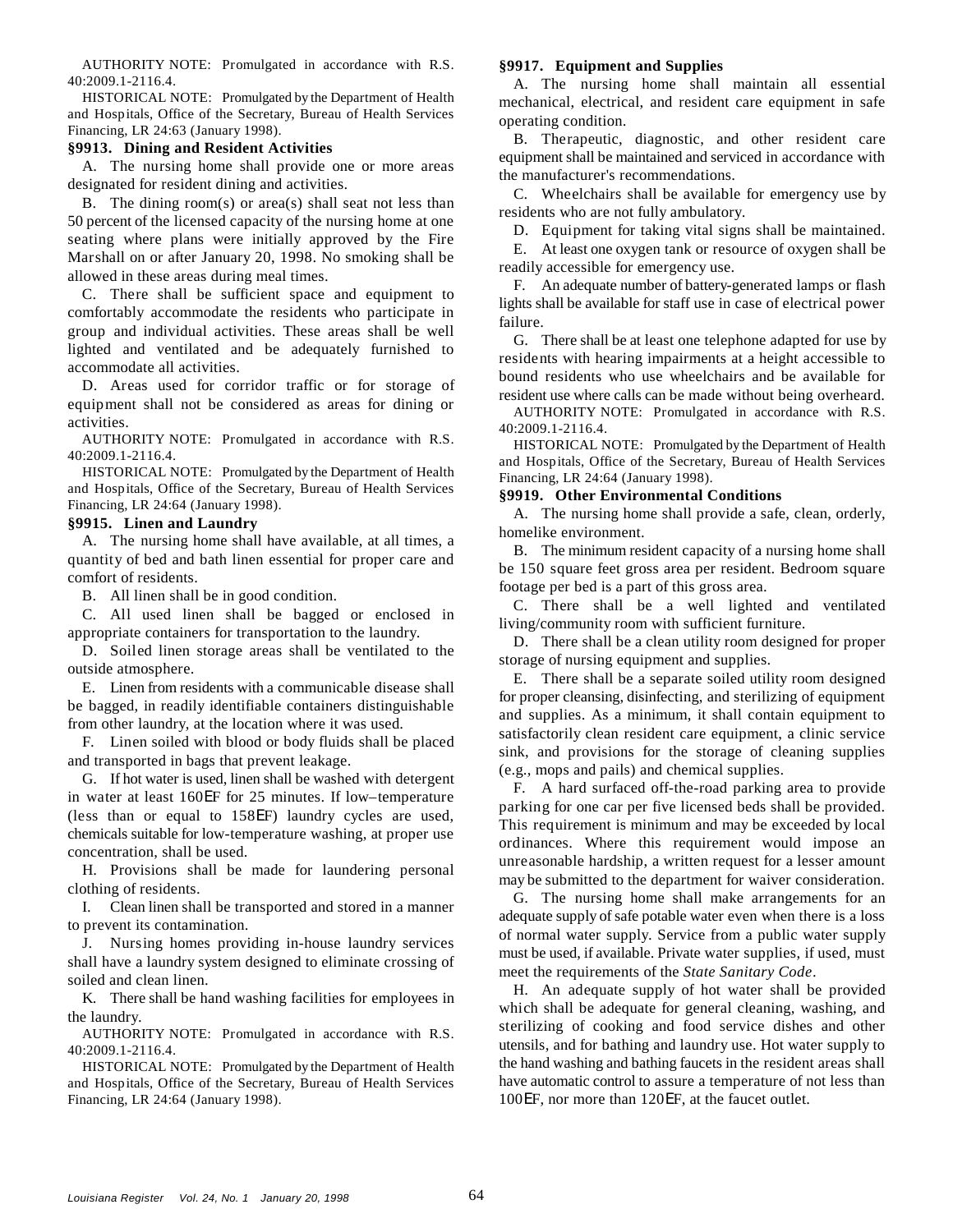sewerage system, if such a system is available. Where a public documenting the content of its meetings. sewerage is not available, the sewerage disposal system shall conform to the requirements of the *State Sanitary Code*.

J. The nursing home shall maintain a comfortable sound level conducive to meeting the need of the residents.

K. All plumbing shall be properly maintained and conform to the requirements of the *State Sanitary Code*.

L. There shall be at least one toilet room for employees and the public.

M. There shall be adequate outside ventilation by means of window, or mechanical ventilation or a combination of the two.

N. All openings to the outside atmosphere shall be effectively screened. Exterior doors equipped with closers in air conditioned buildings need not have screens.

O. Each room used by residents shall be capable of being heated to not less than 71EF in the coldest weather and capable of being cooled to not more than 81EF in the warmest weather.

P. Lighting levels in all areas shall be adequate to support task performance by staff personnel and independent functioning of residents. A minimum of 6' to 10' candles over the entire stairway, corridors, and resident rooms measured at an elevation of 30 inches above the floor and a minimum of 20' to 30' candles over areas used for reading or close work shall be available.

Q. Corridors used by residents shall be equipped on each side with firmly secured handrails, affixed to the wall.

R. There shall be an effective pest control program so that the nursing home is free of pest and rodent infestation.

AUTHORITY NOTE: Promulgated in accordance with R.S. 40:2009.1-2116.4.

HISTORICAL NOTE: Promulgated by the Department of Health and Hospitals, Office of the Secretary, Bureau of Health Services Financing, LR 24:64 (January 1998).

# **Subchapter B. Infection Control and Sanitation §9921. Organization**

A nursing home shall establish and maintain an infection control program designed to provide a safe, sanitary, and comfortable environment and to help prevent the development and transmission of disease and infection.

AUTHORITY NOTE: Promulgated in accordance with R.S. 40:2009.1-2116.4.

HISTORICAL NOTE: Promulgated by the Department of Health and Hospitals, Office of the Secretary, Bureau of Health Services Financing, LR 24:65 (January 1998). A. Bedpans, urinals, emesis basins, wash basins, and other

A. An infection control committee shall be established consisting of the medical director and representatives from at least administration, nursing, dietary, and housekeeping personnel.

B. The committee shall establish policies and procedures for investigating, controlling, and preventing infections in the nursing home, and monitor staff performance to ensure proper execution of policies and procedures.

C. The committee shall approve and implement written policies and procedures for the collection, storage, handling, and disposal of medical waste.

I. The nursing home shall be connected to the public D. The committee shall meet at least quarterly,

E. Reportable diseases as expressed in the *State Sanitary Code* shall be reported to the local parish health unit of the Office of Public Health.

AUTHORITY NOTE: Promulgated in accordance with R.S. 40:2009.1-2116.4.

HISTORICAL NOTE: Promulgated by the Department of Health and Hospitals, Office of the Secretary, Bureau of Health Services Financing, LR 24:65 (January 1998).

# **§9925. Employee Health Policies and Procedures**

A. Nursing home employees with a communicable disease or infected skin lesions shall be prohibited from direct contact with residents or their food, if direct contact will transmit the disease.

B. The nursing home shall require staff to wash their hands after each direct resident contact for which hand washing is indicated by accepted professional practice. An antimicrobial gel or waterless cleaner may be used between resident contact, when appropriate. The nursing home shall follow the Centers for Disease Control's *Guideline for Hand Washing and Hospital Environmental Control*, 1985 for hand washing.

AUTHORITY NOTE: Promulgated in accordance with R.S. 40:2009.1-2116.4.

HISTORICAL NOTE: Promulgated by the Department of Health and Hospitals, Office of the Secretary, Bureau of Health Services Financing, LR 24:65 (January 1998).

# **§9927. Isolation**

When the infection control program determines that a resident needs isolation to prevent the spread of infection, the nursing home shall isolate the resident.

AUTHORITY NOTE: Promulgated in accordance with R.S. 40:2009.1-2116.4.

HISTORICAL NOTE: Promulgated by the Department of Health and Hospitals, Office of the Secretary, Bureau of Health Services Financing, LR 24:65 (January 1998).

# **§9929. Housekeeping**

There shall be sufficient housekeeping personnel to maintain a safe, clean, and orderly interior.

AUTHORITY NOTE: Promulgated in accordance with R.S. 40:2009.1-2116.4.

HISTORICAL NOTE: Promulgated by the Department of Health and Hospitals, Office of the Secretary, Bureau of Health Services Financing, LR 24:65 (January 1998).

# **§9931. Nursing Care Equipment**

**§9923. Infection Control Program** personal nursing items shall be thoroughly cleaned after each use and sanitized as necessary. Water pitchers, when provided, shall be sanitized as necessary.

> B. All catheters, irrigation sets, drainage tubes, or other supplies or equipment for internal use, and as identified by the manufacturer as one-time use only, will be disposed of in accordance with the manufacture's recommendations.

> C. Disposable syringes used for feeding purposes shall be disposed of in accordance with the manufacturer's recommendations.

> AUTHORITY NOTE: Promulgated in accordance with R.S. 40:2009.1-2116.4.